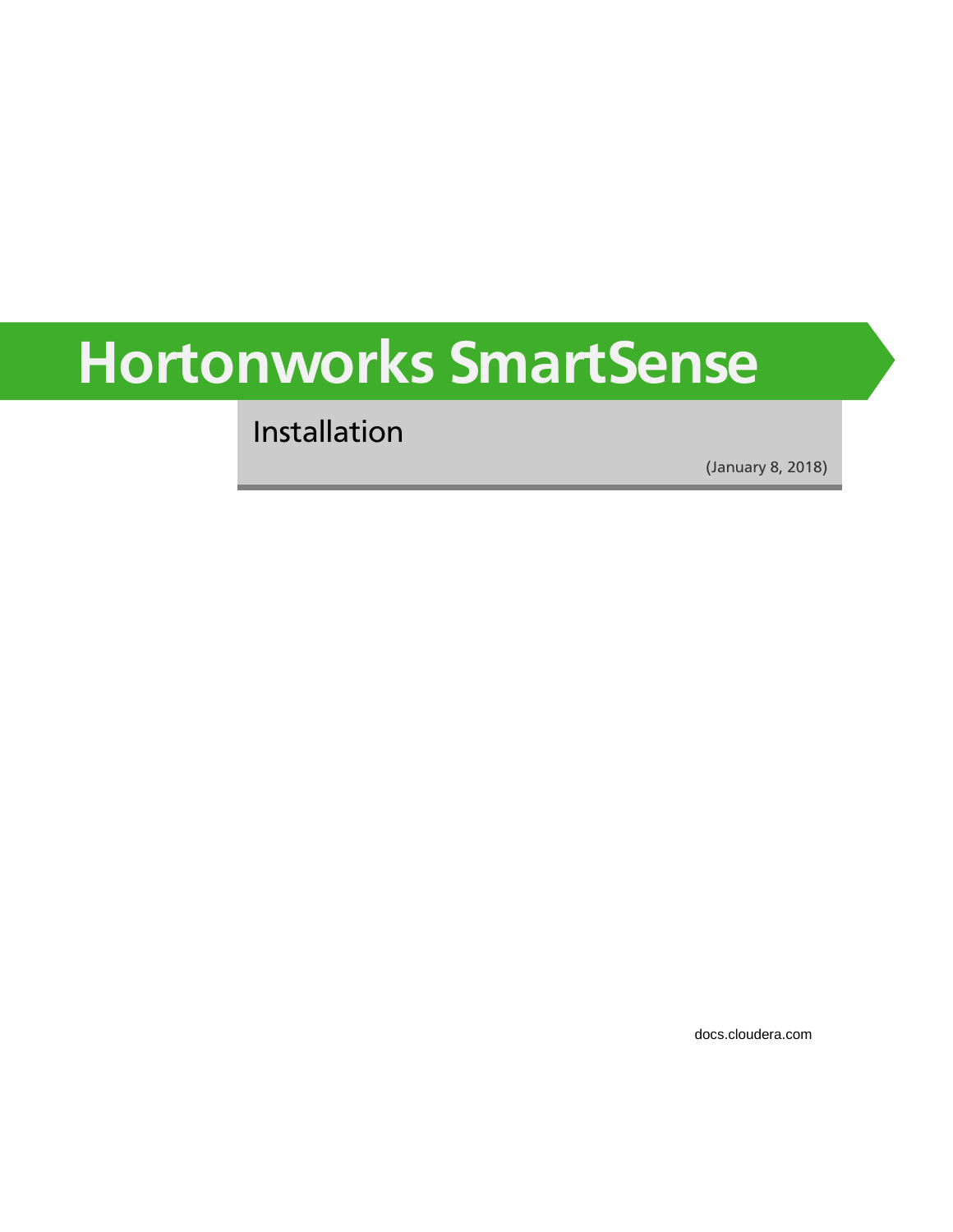### **Hortonworks SmartSense: Installation**

Copyright © 2012-2018 Hortonworks, Inc. Some rights reserved.

The Hortonworks Data Platform, powered by Apache Hadoop, is a massively scalable and 100% open source platform for storing, processing and analyzing large volumes of data. It is designed to deal with data from many sources and formats in a very quick, easy and cost-effective manner. The Hortonworks Data Platform consists of the essential set of Apache Hadoop projects including MapReduce, Hadoop Distributed File System (HDFS), HCatalog, Pig, Hive, HBase, ZooKeeper and Ambari. Hortonworks is the major contributor of code and patches to many of these projects. These projects have been integrated and tested as part of the Hortonworks Data Platform release process and installation and configuration tools have also been included.

Unlike other providers of platforms built using Apache Hadoop, Hortonworks contributes 100% of our code back to the Apache Software Foundation. The Hortonworks Data Platform is Apache-licensed and completely open source. We sell only expert technical support, [training](https://hortonworks.com/training/) and partner-enablement services. All of our technology is, and will remain, free and open source.

Please visit the [Hortonworks Data Platform](https://hortonworks.com/products/hdp/) page for more information on Hortonworks technology. For more information on Hortonworks services, please visit either the [Support](https://hortonworks.com/services/) or [Training](https://hortonworks.com/training/) page. Feel free to [contact us](https://hortonworks.com/contact-us/) directly to discuss your specific needs.



Except where otherwise noted, this document is licensed under **[Creative Commons Attribution ShareAlike 4.0 License](http://creativecommons.org/licenses/by-sa/4.0/legalcode)**. <http://creativecommons.org/licenses/by-sa/4.0/legalcode>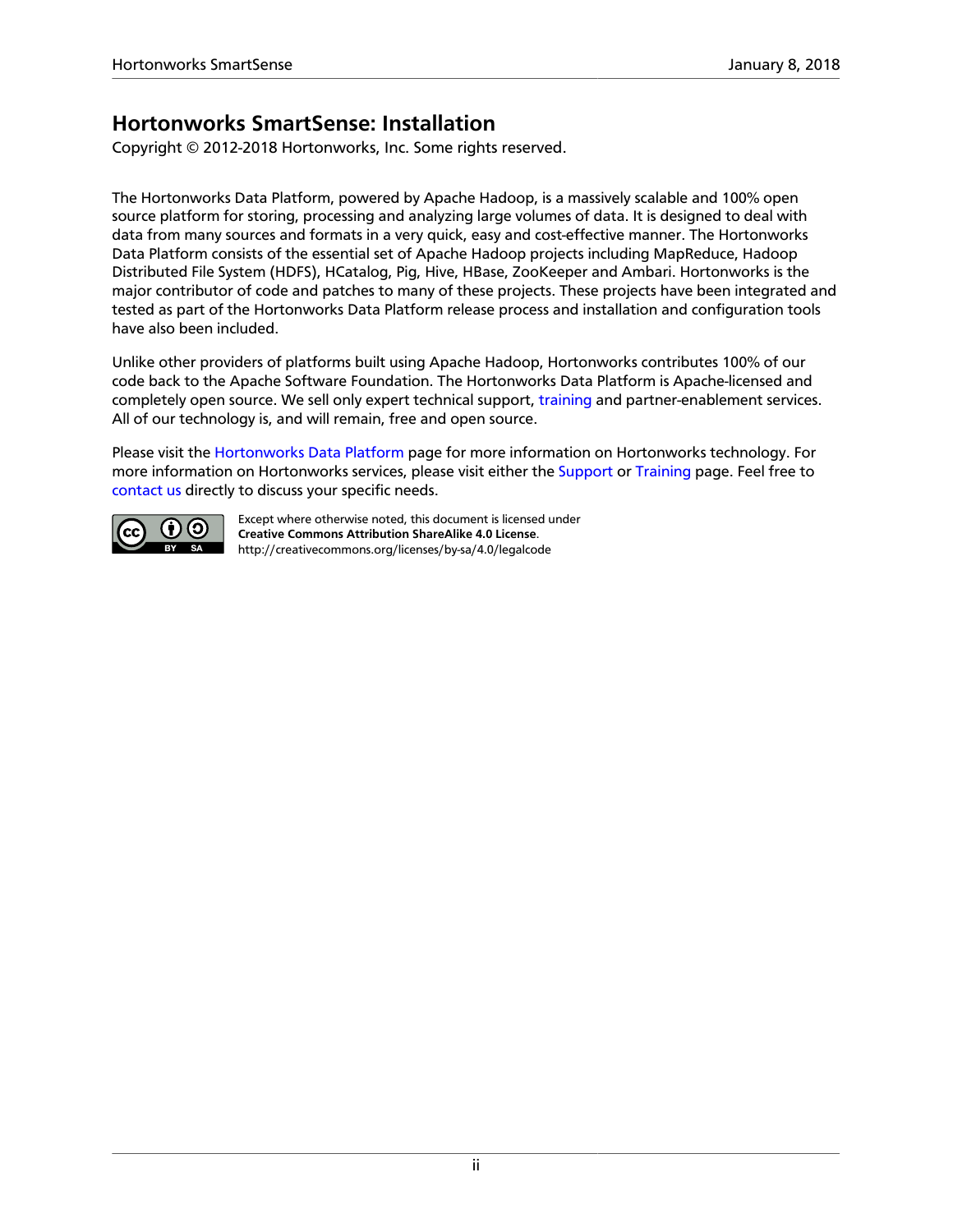# **Table of Contents**

| 3.1.1. Operating System, JDK, and Browser Requirements  8     |
|---------------------------------------------------------------|
|                                                               |
|                                                               |
|                                                               |
|                                                               |
|                                                               |
|                                                               |
|                                                               |
|                                                               |
|                                                               |
|                                                               |
|                                                               |
| 3.3.3. Integrating Gateway with Ambari-Managed SmartSense  14 |
|                                                               |
|                                                               |
|                                                               |
|                                                               |
|                                                               |
|                                                               |
|                                                               |
|                                                               |
|                                                               |
|                                                               |
|                                                               |
|                                                               |
|                                                               |
|                                                               |
|                                                               |
|                                                               |
|                                                               |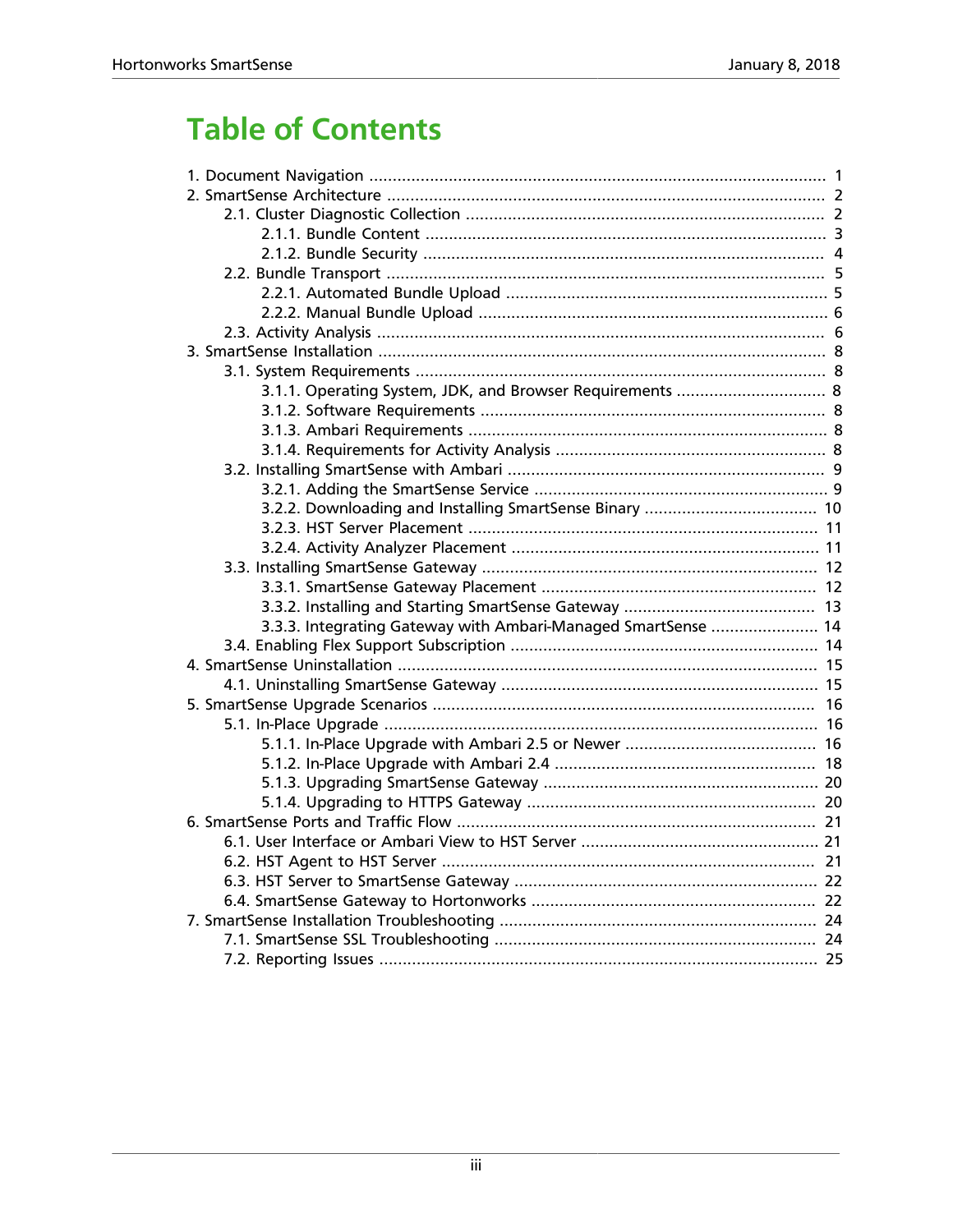# <span id="page-3-0"></span>**1. Document Navigation**

Hortonworks SmartSense gives all support subscription customers access to a unique service that analyzes HDP cluster diagnostic data, identifies potential issues, and recommends specific solutions and actions. These analytics proactively identify unseen issues and notify customers of potential problems before they occur.

The Hortonworks SmartSense Tool (HST) provides cluster diagnostic data collection capabilities, enabling customers to quickly gather configuration, metrics, and logs that they can use to analyze and troubleshoot SmartSense support cases.

The *Hortonworks SmartSense Installation* provides you with the latest SmartSense installation and upgrade information. To better navigate this document, read the [SmartSense Architecture](#page-4-0), [System Requirements,](#page-10-1) and [Downloading SmartSense Binaries](#page-12-0) sections, then select your scenario from the list below:

- [Bundle Content \[3\]](#page-5-0)
- [System Requirements \[8\]](#page-10-1)
- [Adding the SmartSense Service \[9\]](#page-11-1)
- [Installing SmartSense Gateway \[12\]](#page-14-0)
- [SmartSense Ports and Traffic Flow \[21\]](#page-23-0)
- [Reporting Issues \[25\]](#page-27-0)

Once your SmartSense is up and running, refer to SmartSense [User Guide](https://docs.hortonworks.com/HDPDocuments/SS1/SmartSense-1.4.4/bk_user-guide/content/index.html) for information about using SmartSense in an Ambari or non-Ambari environment and performing additional configuration.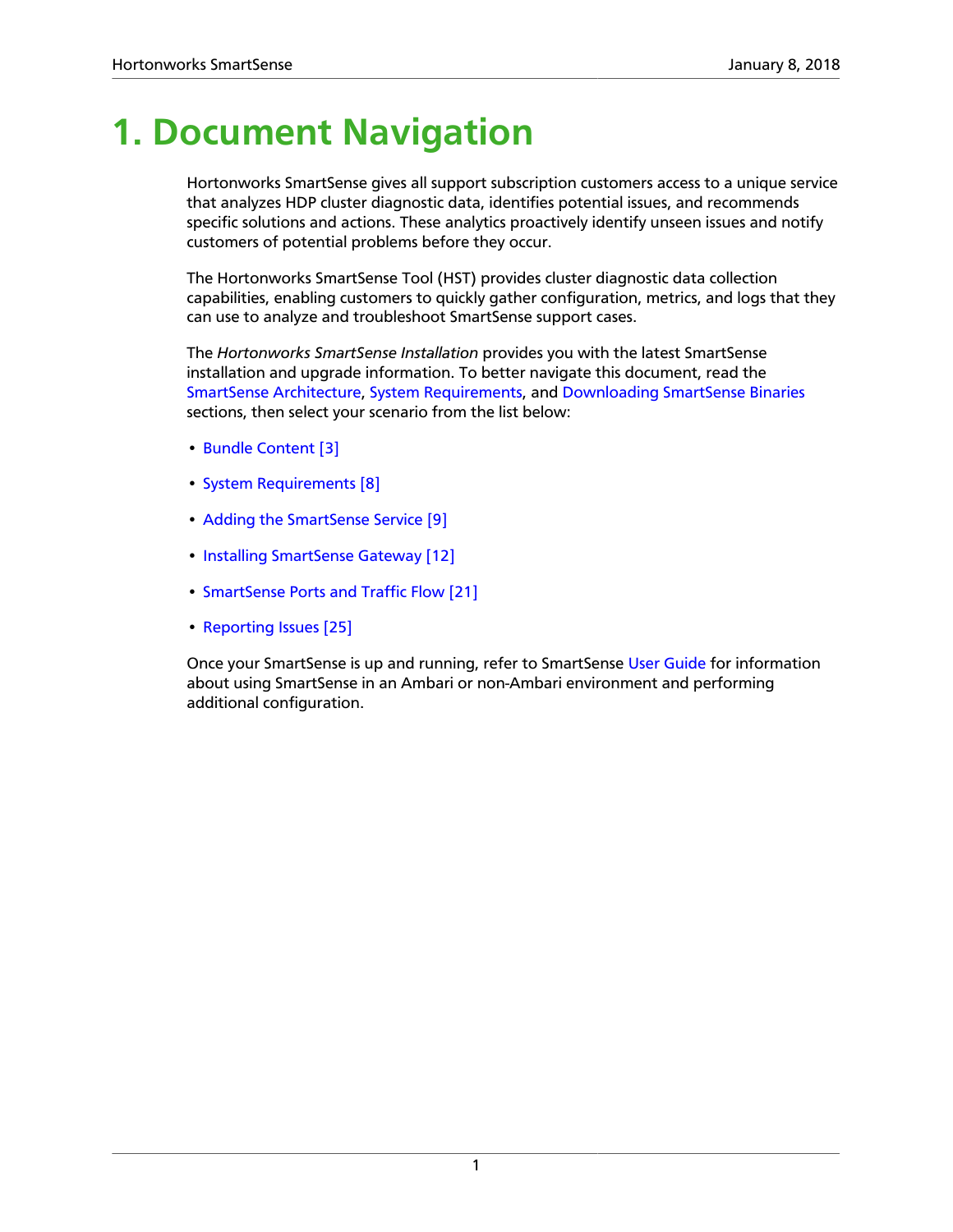# <span id="page-4-0"></span>**2. SmartSense Architecture**

The Hortonworks SmartSense Tool (HST):

- 1. Collects cluster diagnostic information to help you troubleshoot support cases.
- 2. Automatically captures and uploads bundles that are used to produce customized recommendations for your cluster on areas of improvement, such as performance, operational stability, and security.
- 3. Allows you to automatically apply recommendations (where possible).
- 4. Reports, analyzes, and visualizes cluster activity.

You can install HST as a standalone component, manually installing it on all nodes of the cluster, or use Apache Ambari to automate installation and service management.

# <span id="page-4-1"></span>**2.1. Cluster Diagnostic Collection**

The HST agents capture, anonymize, and encrypt cluster diagnostic data, and then send it to the central HST server to coalesce into a single downloadable file called a *bundle*. The HST agent processes are short-lived services that are started only for specific data capture tasks. To provide the most complete picture of cluster utilization, HST agents must be installed on every node in the cluster. After an HST agent has captured the requested data from the host it is installed on, the process exits.

The following image illustrates the communication between HST agents and the HST server:



SmartSense anonymizes and encrypts the diagnostic information captured in the bundle. For more information about extending the anonymization process with site-specific rules, see [Configure Data Anonymization Rules](https://docs.hortonworks.com/HDPDocuments/SS1/SmartSense-1.4.4/bk_user-guide/content/appendix_data_anonymization.html).

There are two types of bundles: one for ad-hoc troubleshooting of support cases, and the other for proactive analysis and recommendations.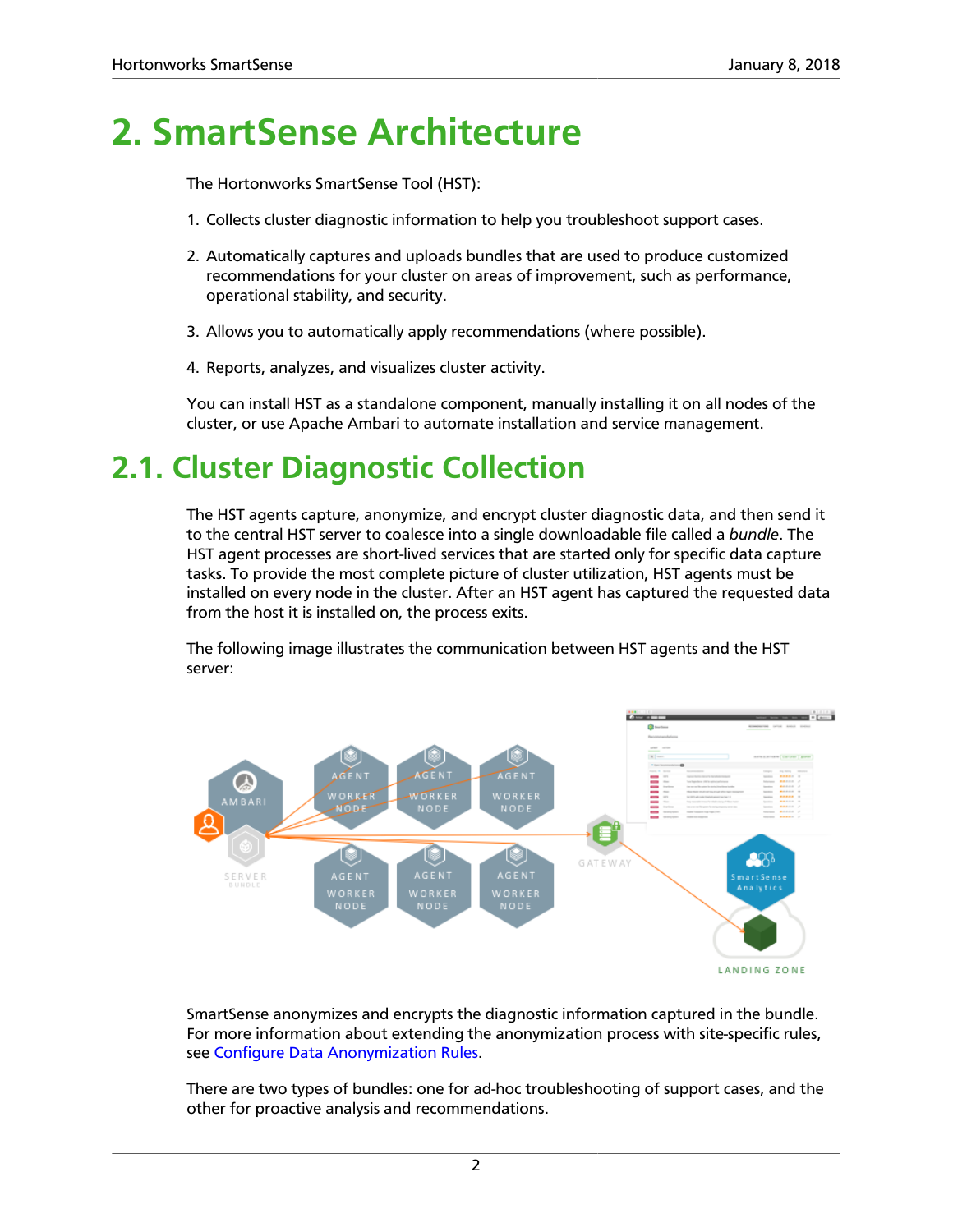#### **Support Case Troubleshooting Bundles**

Bundles captured for troubleshooting contain configuration and metrics for each node in the cluster, and logs for only the subset of services and hosts that you chose before initiating the capture process. Additionally, they may contain application logs if collection is for a YARN application or a Hive query. The purpose of these bundles is to provide support engineers with basic diagnostic information that can help them understand the state of your cluster so that they can troubleshoot and quickly resolve issues.

#### **Proactive Analysis Bundles**

Bundles captured for analysis contain configuration and metrics for each node in the cluster, but do not contain any logs. Their purpose is to produce recommendations for changing your cluster configuration to ensure better security, performance, and operations. These recommendations are available in the SmartSense View in Ambari Web UI and in the SmartSense tab on the Hortonworks Support Portal.

For more information about bundles, see [Bundle Content](#page-5-0) and [Bundle Security](#page-6-0)

### <span id="page-5-0"></span>**2.1.1. Bundle Content**

SmartSense collects the following types of data:

- Operating system:
	- Configuration (partition layouts, file system mount options, key service status, network configurations, and so on)
	- Metrics (CPU, memory, I/O statistics, network statistics, and so on)
	- Logs (system messages and driver messages)
- Hortonworks Data Platform (HDP) service:
	- Configuration
	- Metrics (JMX reports and installed packages)
	- Logs (only for support case troubleshooting: not for SmartSense analysis)
	- Summary of cluster activity

When using SmartSense to capture support case troubleshooting bundles for issues with YARN applications or Hive queries, SmartSense captures additional data.

#### **YARN application capture**:

- Job configuration
- Job counters
- Job recommendations
- Job summary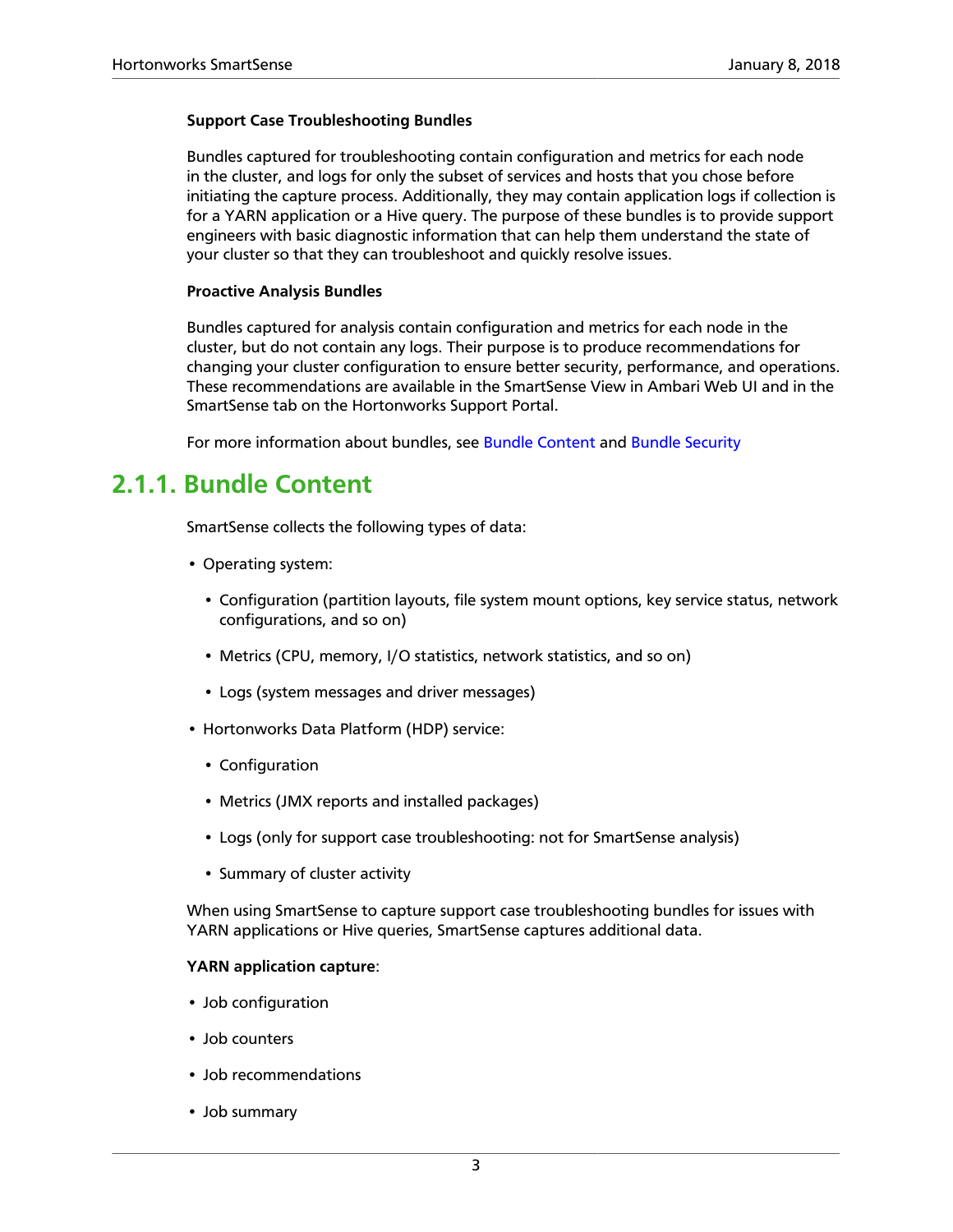- Job logs
- Task counters
- Task summary

**Hive Query capture**:

- Query plan
- Explain plain
- set –v output
- HS2 HA znode info
- Hive operations log
- YARN logs

To see data and files that are captured in your specific environment, perform a capture and then download the unencrypted bundle. To see a step-by-step example of how to do this, refer to the [How to inspect SmartSense bundle contents](https://community.hortonworks.com/content/kbentry/34201/how-to-inspect-smartsense-bundle-contents.html) Hortonworks Community Connection post. If any files contain information that you would like to remove, replace, or anonymize, refer to [Configuring Data Anonymization Rules.](https://docs.hortonworks.com/HDPDocuments/SS1/SmartSense-1.4.4/bk_user-guide/content/appendix_data_anonymization.html)

### <span id="page-6-0"></span>**2.1.2. Bundle Security**

Hortonworks takes security seriously. Multiple levels of provisions ensure that sensitive data is protected:

- Anonymization and exclusions:
	- IP addresses and host names are *always* anonymized.
	- Passwords are not collected.
- Encryption:
	- SmartSense analysis bundles are encrypted using AES-256 and RSA-1024 encryption.
- Further customizations:
	- You can configure custom anonymization rules to include environment-specific patterns.
	- By default, all IP addresses, the domain component of fully qualified domain names, and S3 and WASB access keys are anonymized.
	- You can add custom configuration to exclude files and from collection.

Bundles sent to the Hortonworks SmartSense analysis environment are stored in their original anonymized and encrypted form for 90 days before being removed. Specific metadata, such as Apache Ambari and HDP stack version, node count, and amount of storage available and used, are stored for trending rules analysis. Recommendations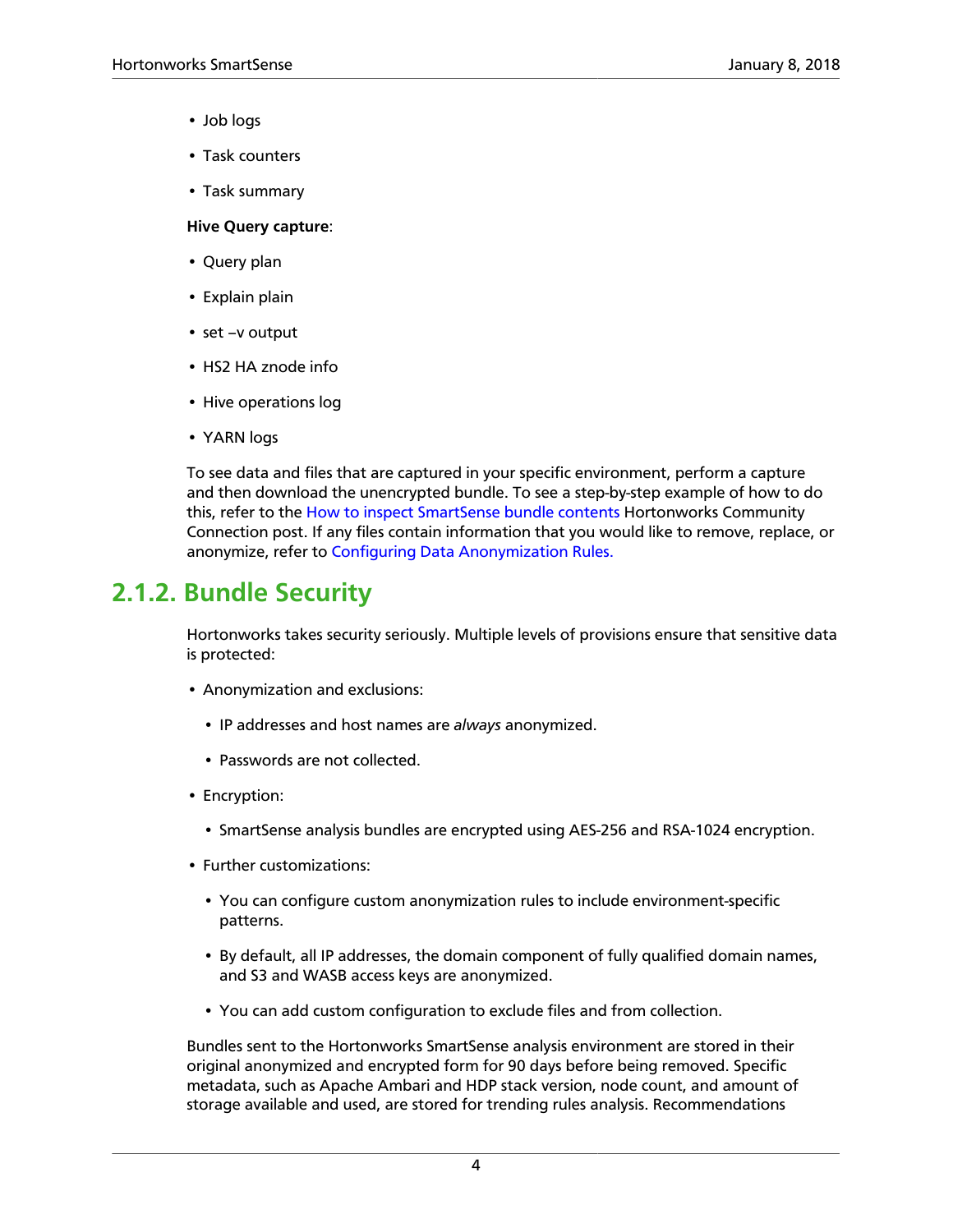generated for each bundle are available through the Hortonworks Support Portal and are stored for feedback purposes and used to improve future recommendations.

# <span id="page-7-0"></span>**2.2. Bundle Transport**

After a bundle has been captured, there are three ways to upload that bundle to Hortonworks:

- [Automated Bundle Upload:](#page-7-1)
	- HST server
	- SmartSense Gateway
- [Manual Bundle Upload \[6\]](#page-8-0)

### <span id="page-7-1"></span>**2.2.1. Automated Bundle Upload**

Depending on the availability of outbound internet access, you have two choices for automated bundle upload. If the HST server host has outbound internet access, you can configure it to automatically upload captured bundles to Hortonworks. In this case, bundles are uploaded automatically over HTTPS from the HST server to the externally hosted Hortonworks SmartSense environment. If the HST server does not have outbound internet access, you can deploy a standalone SmartSense Gateway to forward bundles to the hosted Hortonworks SmartSense environment.

#### **HST Server**

After a bundle has been captured, the HST server attempts to upload bundles to the Hortonworks hosted environment over HTTPS by default. This upload succeeds if your HST server host has outbound internet access. If your HST server host does not have outbound internet access, you have two options. If the HST server host can use a corporate HTTP proxy to upload bundles, you can configure your HST server host to do so using [Configuring](https://docs.hortonworks.com/HDPDocuments/SS1/SmartSense-1.4.4/bk_user-guide/content/configuring_bundle_upload.html) [Bundle Upload](https://docs.hortonworks.com/HDPDocuments/SS1/SmartSense-1.4.4/bk_user-guide/content/configuring_bundle_upload.html), or you can use the SmartSense Gateway.

The following image illustrates bundle upload using the HST server:



#### **SmartSense Gateway**

For those whose HST server hosts do not have outbound internet access, Hortonworks created the SmartSense Gateway, which simplifies uploading bundles to Hortonworks. You can deploy a single gateway that supports multiple internal HST server deployments. In this deployment scenario, you do not need direct outbound internet access from the HST server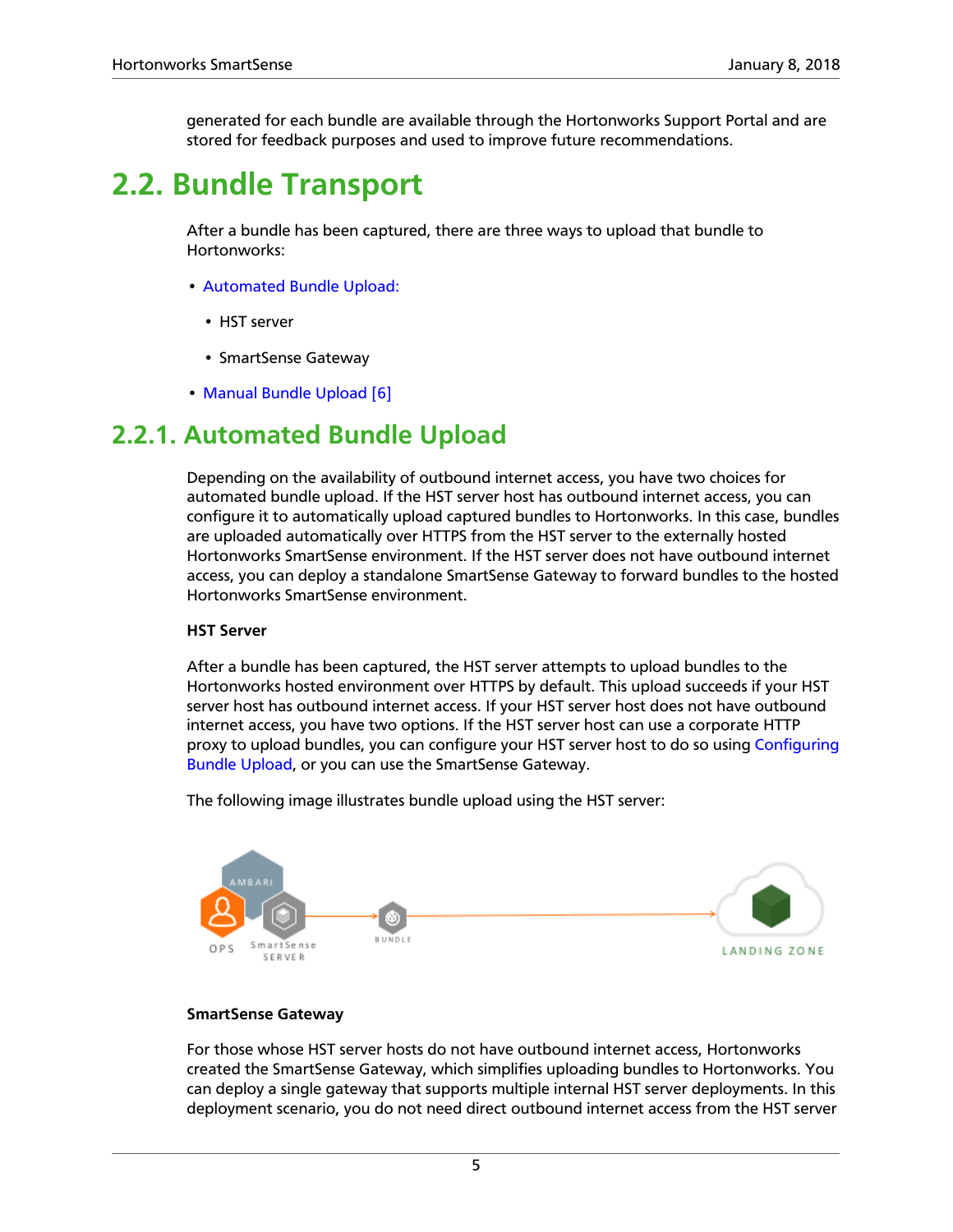to upload bundles. You need access only from the HST server to the gateway, and the gateway uploads all bundles to Hortonworks Support or to the SmartSense environment for SmartSense analysis.

The following image illustrates bundle upload using the SmartSense Gateway:



### <span id="page-8-0"></span>**2.2.2. Manual Bundle Upload**

If you are just getting started with SmartSense, you might still be waiting on your security or network operations resources to provide the necessary access for the HST server or the SmartSense Gateway to send bundles. If you are in this situation, you can manually upload bundles via HTTPS.

After a bundle has been captured, you can go to SmartSense view in Ambari and download the bundle onto your desktop. You can then navigate to [https://](https://smartsense.hortonworks.com/) [smartsense.hortonworks.com/](https://smartsense.hortonworks.com/) and log in using the credentials and steps specified in the following article: [https://hortonworks.secure.force.com/articles/en\\_US/How\\_To/](https://hortonworks.secure.force.com/articles/en_US/How_To/Uploading-SmartSense-Bundles) [Uploading-SmartSense-Bundles](https://hortonworks.secure.force.com/articles/en_US/How_To/Uploading-SmartSense-Bundles) (To view this article, you need a valid Hortonworks support account).

# <span id="page-8-1"></span>**2.3. Activity Analysis**

Activity Analyzer and Activity Explorer provide job utilization metric aggregation, reporting, and visualization for YARN-based workloads.

#### **Activity Analyzer**

Activity Analyzer communicates with YARN Application Timeline Server v1.5 and later, and with Hadoop Distributed File System (HDFS) to consume MapReduce history data. It aggregates and transforms this data, and stores it in the Ambari Metrics Collector.

#### **Activity Explorer**

Activity Explorer includes an embedded instance of Apache Zeppelin, which hosts prebuilt notebooks that visualize cluster utilization data for YARN, Apache Hive or Apache Tez, and MapReduce workloads. Specifically, Activity Explorer includes data related to user, queue, job duration, and job resource consumption.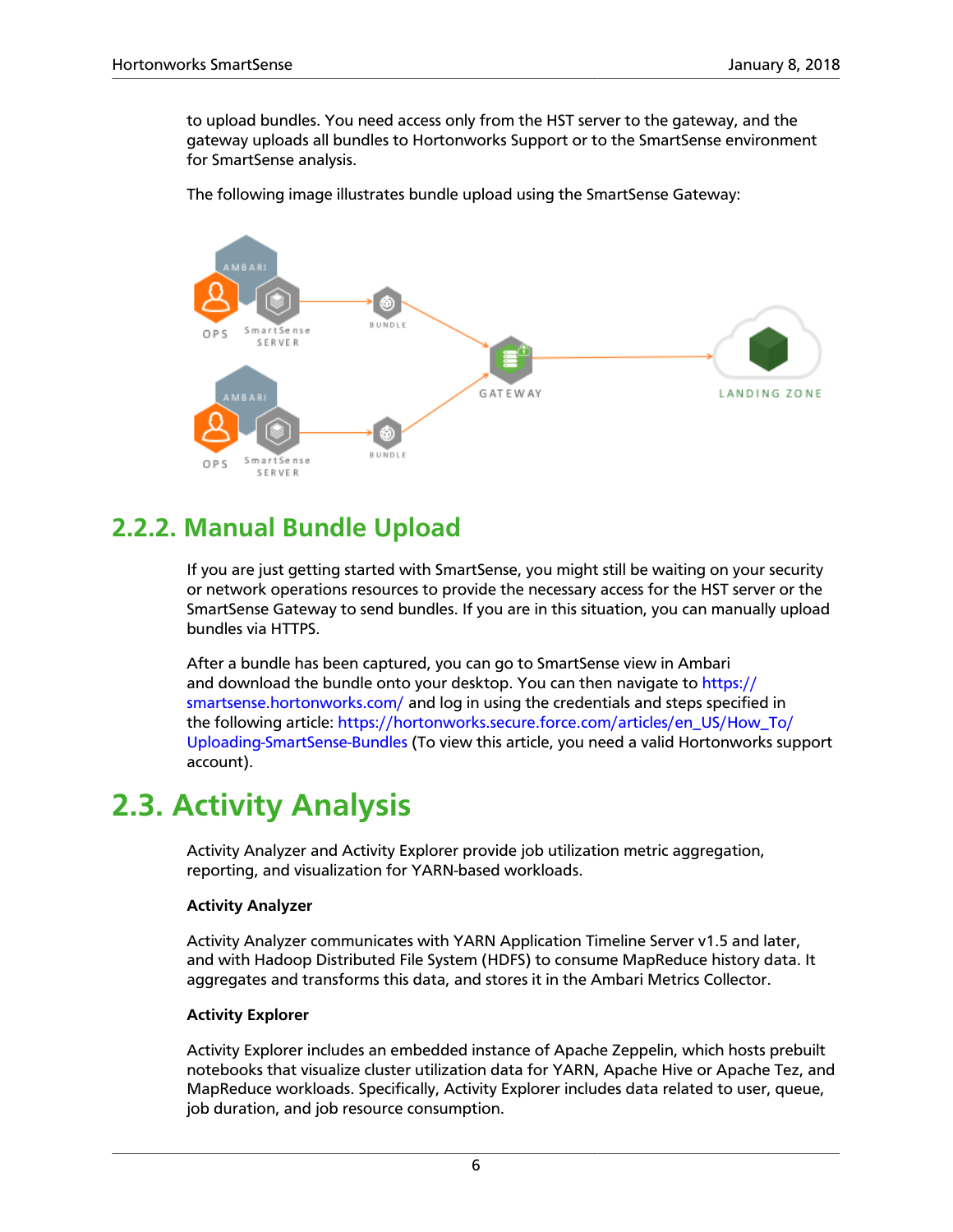The following image illustrates how Activity Analyzer sends aggregated job history data to Ambari Metrics Collector, which makes that data available to Activity Explorer:

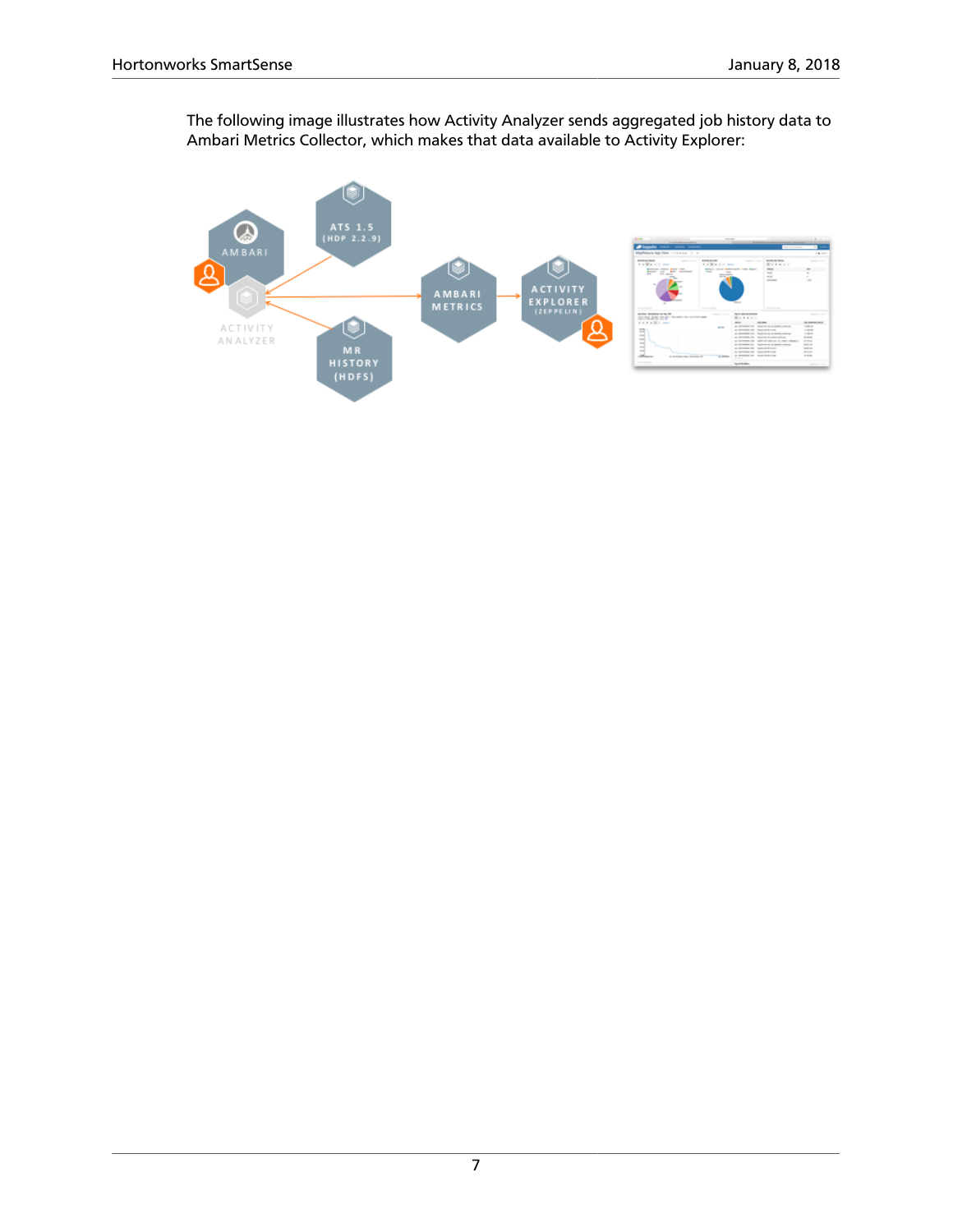# <span id="page-10-0"></span>**3. SmartSense Installation**

Installing Hortonworks SmartSense Tool (HST) on a Hortonworks Data Platform (HDP) cluster involves meeting minimum system requirements and installing SmartSense, and [choosing how bundles will be uploaded to Hortonworks.](#page-7-0)

# <span id="page-10-1"></span>**3.1. System Requirements**

To run HST, your system must meet requirements in the following areas:

- [Operating System, JDK, and Browser Requirements \[8\]](#page-10-2)
- [Software Requirements \[8\]](#page-10-3)
- [Ambari Requirements \[8\]](#page-10-4)
- [Requirements for Activity Analysis \[8\]](#page-10-5)

### <span id="page-10-2"></span>**3.1.1. Operating System, JDK, and Browser Requirements**

To learn about the operating system, JDK, and browser requirements for SmartSense, refer to [https://supportmatrix.hortonworks.com.](https://supportmatrix.hortonworks.com)

### <span id="page-10-3"></span>**3.1.2. Software Requirements**

You must install the following packages on each of the hosts in your cluster. These packages are used to gain a more complete diagnostic profile of the cluster.

- wget
- sysstat
- dstat
- lsof
- net-tools
- Python2, version 2.6 or later

### <span id="page-10-4"></span>**3.1.3. Ambari Requirements**

You can integrate SmartSense with and deploy it through Apache Ambari. Ambari integration is certified with Apache Ambari 2.4.x or later.

### <span id="page-10-5"></span>**3.1.4. Requirements for Activity Analysis**

To use SmartSense Activity Analysis, you need the following component versions:

• Apache Tez 0.5.2 or later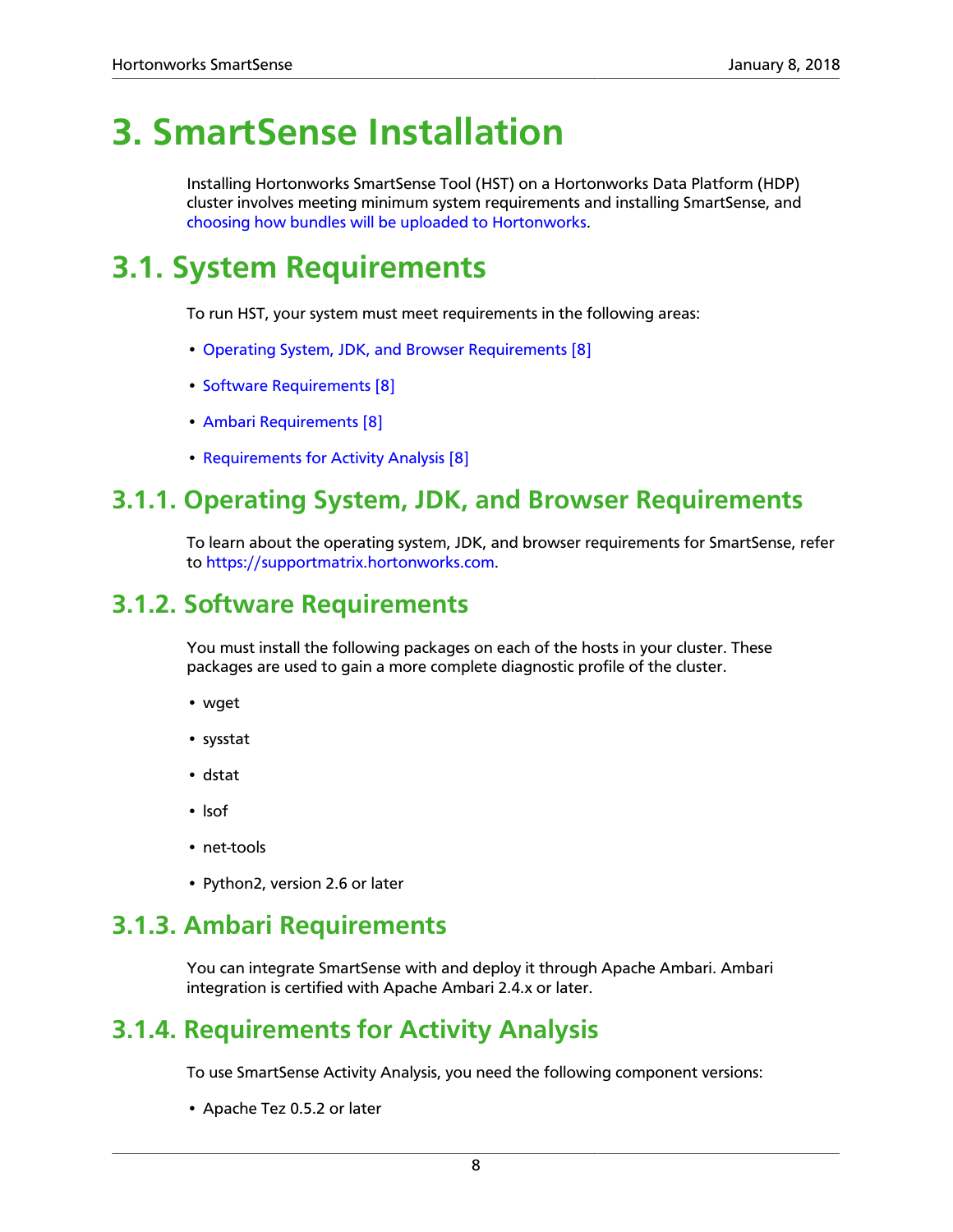- HDP 2.3 2.3.4.7+
- HDP 2.4 2.4.x
- HDP 2.5 2.5.x
- HDP 2.6 2.6.x



#### **Note**

Ensure that your YARN App Timeline Server (ATS) is at least version 1.5. For information on how to upgrade to 1.5, refer to the [Timeline Server 1.5](https://docs.hortonworks.com/HDPDocuments/HDP2/HDP-2.6.4/bk_yarn-resource-management/content/ch08s01.html) [Overview](https://docs.hortonworks.com/HDPDocuments/HDP2/HDP-2.6.4/bk_yarn-resource-management/content/ch08s01.html) documentation.

# <span id="page-11-0"></span>**3.2. Installing SmartSense with Ambari**

Installing SmartSense with Ambari involves the following steps:

- 1. [Adding the SmartSense Service \[9\]](#page-11-1)
- 2. (If you are using Ambari version 2.4.x) [Downloading and Installing SmartSense Binary](#page-12-0)
- 3. [HST Server Placement \[11\]](#page-13-0)
- 4. [Activity Analyzer Placement \[11\]](#page-13-1)

### <span id="page-11-1"></span>**3.2.1. Adding the SmartSense Service**

Before you start the installation:

- You should know your SmartSense ID and account name (both are available in the Hortonworks support portal in the **Tools** tab).
- You must also ensure that an Ambari agent is running on the same host as the Ambari server.

To begin the installation, follow these steps:

- 1. If you are using Ambari version 2.4.x, and want to use SmartSense 1.4.x, you must first download and install it ([Downloading and Installing SmartSense Binary](#page-12-0)).
- 2. From the Ambari web UI, select **Add Service** from the **Actions** drop-down menu.
- 3. From the list of installable services, select **SmartSense**, and then click **Next**.
- 4. On the **Assign Masters** page, select cluster nodes for the HST server, Activity Analyzer, and Activity Explorer, and then click **Next**.
	- For a list of criteria to determine the best node to select for HST server, see the [HST](#page-13-0) [Server Placement](#page-13-0) section.
	- For a list of criteria to determine the best nodes to select for Activity Analyzers see the [Activity Analyzer Placement](#page-13-1) section.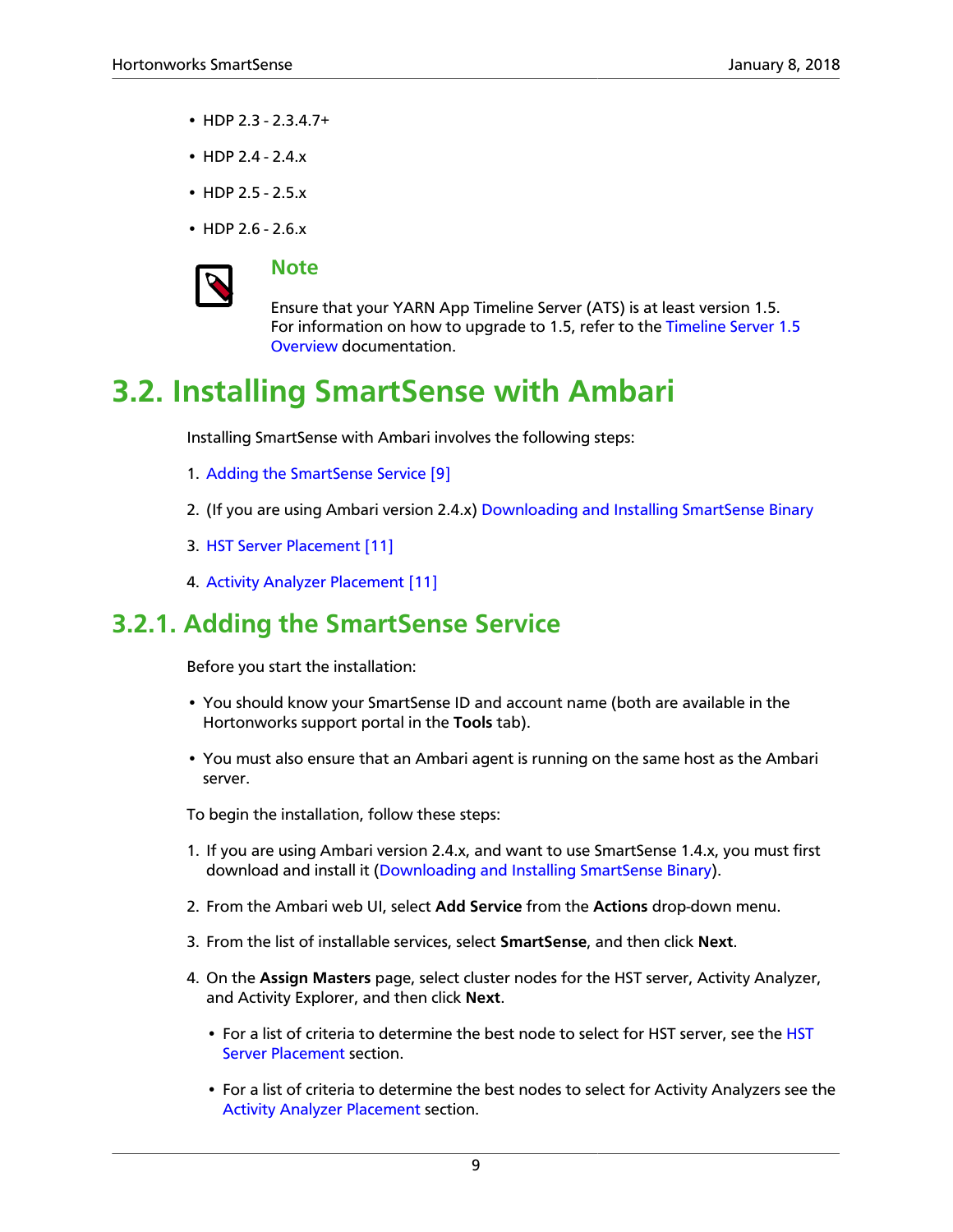5. On the **Customize Services** page, validate the values in the following fields, as appropriate to your environment:

| Ambari 2.4+ Configuration Property               | <b>Description</b>                                                                                                                      |
|--------------------------------------------------|-----------------------------------------------------------------------------------------------------------------------------------------|
| <b>Configuration Tab: Basic</b>                  | Your account name, available from the Tools tab in<br>Hortonworks Support Portal                                                        |
| <b>Property: Customer account name</b>           |                                                                                                                                         |
| <b>Configuration Tab: Basic</b>                  | Your SmartSense ID, available from the Tools tab in<br>Hortonworks support portal                                                       |
| Property: SmartSense ID                          |                                                                                                                                         |
| <b>Configuration Tab: Basic</b>                  | The email address notified when SmartSense bundles<br>have been received and recommendations are ready for                              |
| <b>Property: Notification Email</b>              | vour review                                                                                                                             |
| <b>Configuration Tab: Basic</b>                  | Use this option only if you have an existing Hortonworks<br>Flex Support Subscription. You must enter your Flex                         |
| <b>Property: Enable Flex Subscription</b>        | Subscription ID.                                                                                                                        |
| <b>Configuration Tab: Basic</b>                  | The directory on the HST server that will be used to store<br>completed bundles                                                         |
| <b>Property: Bundle Storage Directory</b>        | Because bundles can be large, this directory should have<br>at least 1GB of free space.                                                 |
| <b>Configuration Tab: Basic</b>                  | The directory on the HST server that is used to assemble<br>results from HST Agents into completed bundles                              |
| <b>Property: Server Temporary Data Directory</b> |                                                                                                                                         |
|                                                  | This directory must be large enough to handle the<br>intermediate results of HST agent collection data: at<br>least 5 GB of free space. |
| <b>Configuration Tab: Activity Analysis</b>      | Password for the Activity Explorer admin user.                                                                                          |
| Property: Password for user 'admin'              |                                                                                                                                         |

#### Click **Next**.

The Ambari Stack Advisor assesses your cluster configuration and might alert you to configuration issues. Note that this is not related to SmartSense, and is simply what Ambari does upon adding any service. SmartSense never makes configuration changes to your cluster. No cluster services need to be restarted after installing SmartSense, and any configuration changes that are noticed should be reverted.

If you have a kerberized cluster, you will be prompted for the KDC admin credentials during this step.

6. On the **Review** page, click **Deploy** to complete your SmartSense service installation.



#### **Note**

When Activity Analyzer is installed, Ambari may prompt to restart HDFS, YARN, and AMS services in order for Activity Analyzer to be able to communicate with these services.

### <span id="page-12-0"></span>**3.2.2. Downloading and Installing SmartSense Binary**

If you want to use SmartSense 1.4.x with Ambari version 2.4.x, you must first download it from the **Tools** tab of the Hortonworks support portal ([https://support.hortonworks.com\)](https://support.hortonworks.com).

To install SmartSense, follow these steps: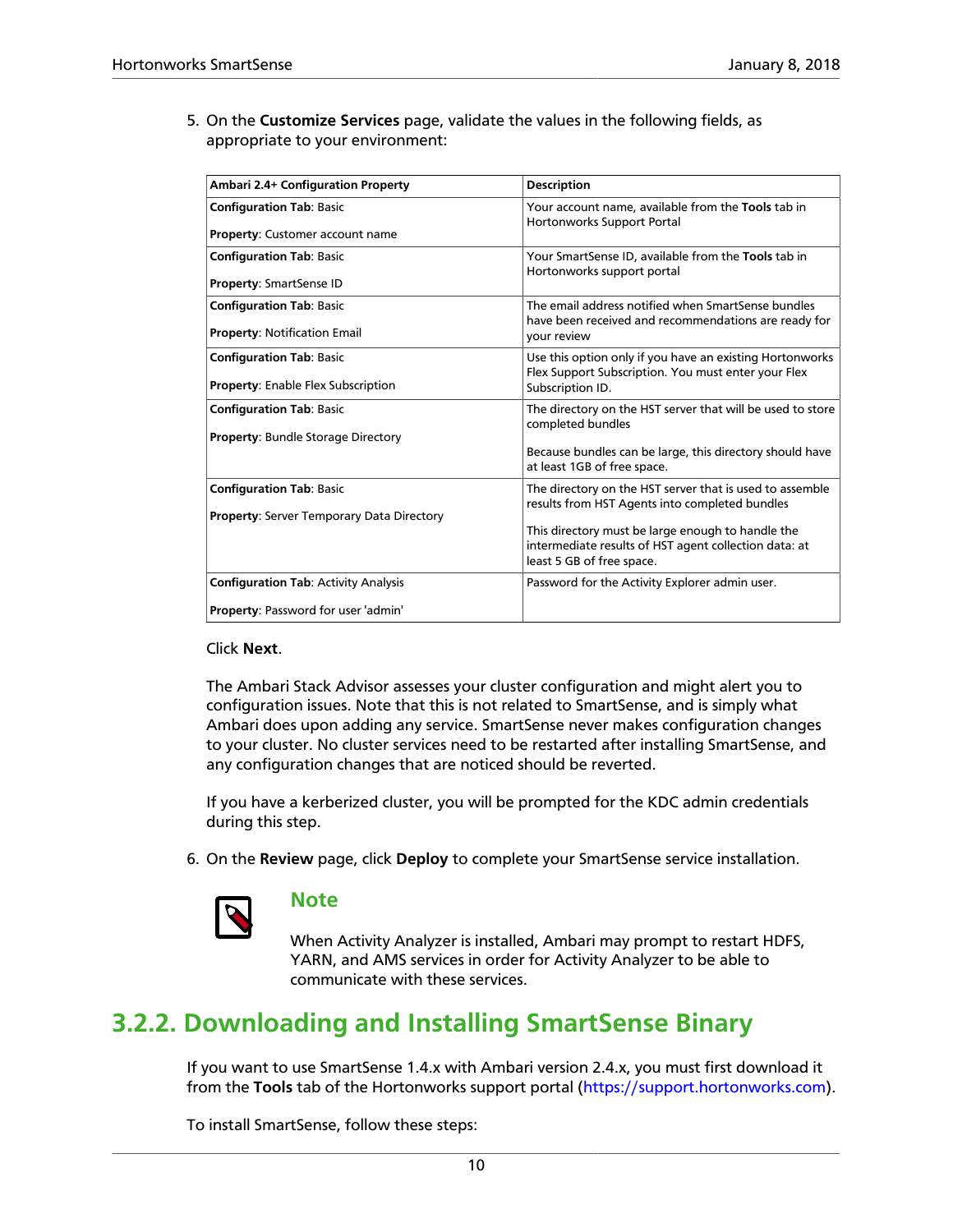- 1. Install the SmartSense package on the Ambari server host:
	- **RHEL, CentOS, or SLES**:

# rpm -ivh smartsense-hst-\$HST\_VERSION.x86\_64.rpm

• **Debian or Ubuntu**:

# dpkg -i smartsense-hst \$HST\_VERSION.deb

2. Add SmartSense service to Ambari by running hst add-to-ambari.

```
# hst add-to-ambari
Enter SmartSense distributable path: /root/smartsense-hst-$HST_VERSION.
x86_64.rpm
Added SmartSense service definition to Ambari
NOTE: It is required to restart Ambari Server for changes to reflect. Please
 restart ambari using 'ambari-server restart'
```
3. Restart Ambari server by running ambari-server restart.

After you complete this task, you should read [HST Server Placement,](#page-13-0) [Activity Analyzer](#page-13-1) [Placement,](#page-13-1) and follow the steps in [Installing SmartSense with Ambari](#page-11-1)

### <span id="page-13-0"></span>**3.2.3. HST Server Placement**

You should designate one node in the HDP cluster as the HST server, so that this component can efficiently consolidate the data collected by all HST agents into a single downloadable file (referred to as a *bundle*). Any of the management nodes, such as Ambari Server, Metrics Server, and so on, are good choices for the HST server placement.

Administrators and each HST agent in the cluster must have network access to the HST server. This connectivity is required for agents to consolidate their data and for Hadoop administrators to download completed bundles. For a full list of ports and a data flow diagram, refer to [SmartSense Ports & Traffic Flow](#page-23-0).

### <span id="page-13-1"></span>**3.2.4. Activity Analyzer Placement**

The Activity Analyzer component has the ability to extract, aggregate, and store utilization data for all three supported analyzers: HDFS, YARN, and MapReduce & Tez. Before installing SmartSense, you should understand how and where to deploy and place these analyzers. You must install multiple Activity Analyzer instances, the exact number depending on which analyzers that you are planning to use and if HDFS is configured for NameNode HA.



#### **Note**

Activity Analyzers need HDFS, YARN, MR, and Tez clients installed on the same host as the analyzer.

#### **HDFS Analyzer**

For HDFS analysis, an Activity Analyzer needs to be deployed to **each** NameNode in the cluster. These instances will automatically begin processing the fsimage on startup and will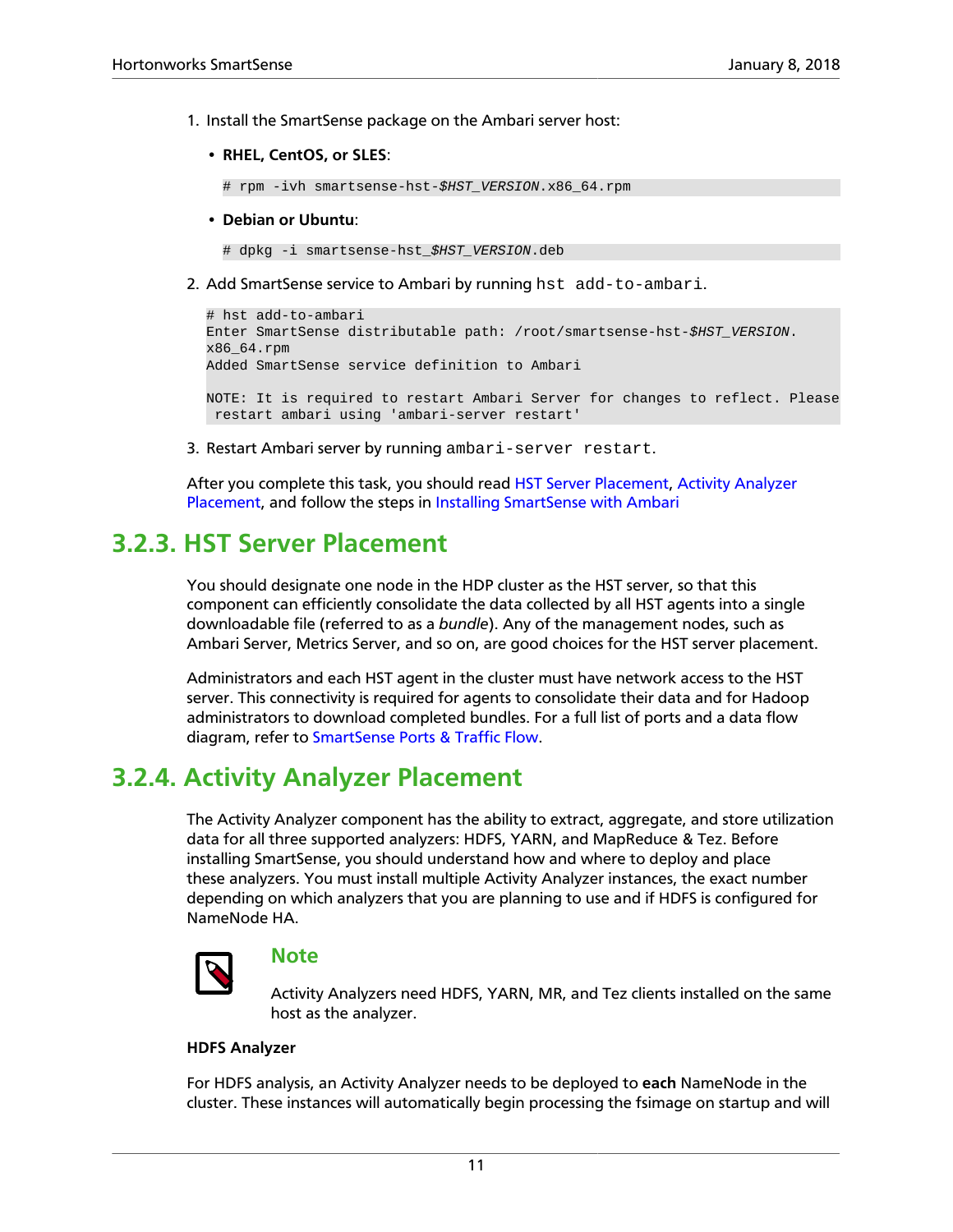reprocess the latest fsimage data once every 24 hours. By default, when deployed on a NameNode, these Activity Analyzers do not process YARN, or MapReduce & Tez utilization data; This is to reduce the amount of processing done on servers hosting critical services like the NameNode.

Resource requirements: HDFS Analyzer typically runs for a very short period of time, its resource consumption depending on fsImage size. For example, analyzing a 200-millionobject fsImage is anticipated to take less than 15 minutes; HDFS Analyzer is mostly a singlethreaded process and consumes up to one core during this execution time.

#### **YARN, MapReduce & Tez Analyzer**

Activity Analyzers deployed to the NameNodes in the cluster do not process any utilization data besides HDFS. Therefore, to process YARN, MapReduce, and Tez utilization data, another instance of the Activity Analyzer needs to be deployed to another node in the cluster, preferably on a **non-master node**. On startup, the Activity Analyzer will check to ensure that it's not deployed to a NameNode, and then will begin to process YARN, MapReduce, and Tez utilization data. This Activity Analyzer individually starts and schedules analysis for YARN applications, MapReduce and Tez jobs. Both the YARN, and MapReduce and Tez analysis constantly polls for completed applications or jobs. Upon completion, each is analyzed and the utilization data is stored in the Ambari Metrics System

# <span id="page-14-0"></span>**3.3. Installing SmartSense Gateway**

If your HST server host does not have outbound internet access, you can connect it to a single SmartSense Gateway that does. A single gateway can support multiple internal HST server deployments, uploading all of their bundles to Hortonworks for support as well as proactive analysis:



Using the SmartSense Gateway involves [knowing where to place it,](#page-14-1) [installing it](#page-15-0), and [integrating it with Ambari.](#page-16-0)

### <span id="page-14-1"></span>**3.3.1. SmartSense Gateway Placement**

You must deploy the SmartSense Gateway on a host in a network zone that has both outbound internet access and inbound access from all HST server instances.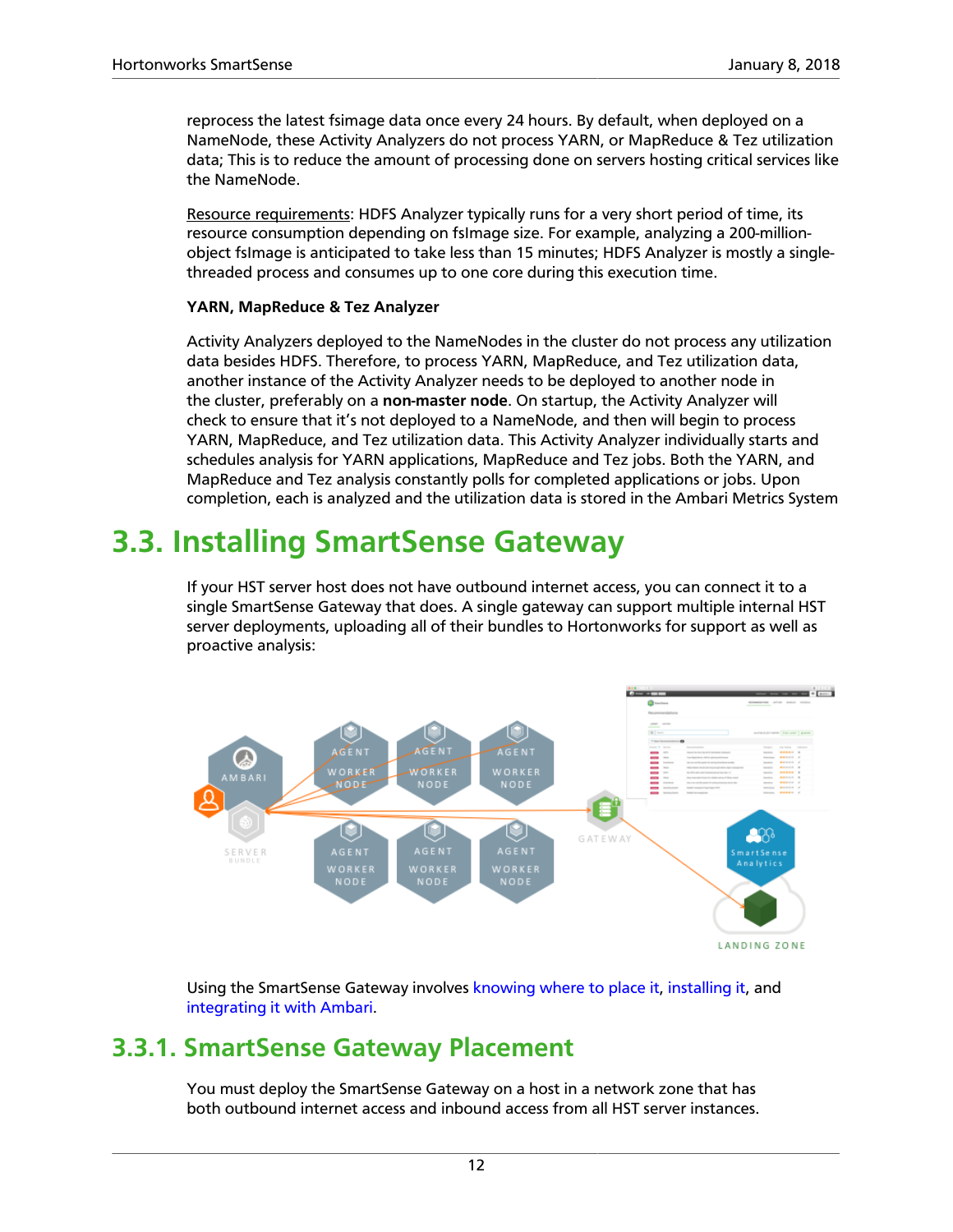The connectivity between the HST server and the gateway is secured using mutually authenticated SSL.

By default, TCP port 9450 is used to register HST server instances with the gateway. After initial registration, TCP port 9451 is used for the authenticated API communication between the HST server and the gateway. Both the registration and API communication ports are configurable in the gateway hst-gateway.ini file.

Outbound connections from the SmartSense Gateway to the external Hortonworks SmartSense analysis environment use HTTPS to transmit bundles to Hortonworks. Specific connectivity details for the SmartSense environment are outlined in [SmartSense Ports &](#page-23-0) [Traffic Flow.](#page-23-0)

### <span id="page-15-0"></span>**3.3.2. Installing and Starting SmartSense Gateway**

The SmartSense Gateway is not managed by Ambari and must be installed manually. It is included in the same smartsense-hst-\$HST\_VERSION package used for the HST server and HST agent. You can access this package in your Ambari repository; additionally, it is available or on the **Tools** tab of the Hortonworks support portal.

- 1. Install the SmartSense package on the chosen gateway host:
	- **RHEL, CentOS, or SLES**:

# rpm -ivh smartsense-hst-\$HST\_VERSION.rpm

• **Ubuntu or Debian:**

```
# dpkg -i smartsense-hst_$HST_VERSION.deb
```
- 2. Configure the gateway by editing the  $/$ etc $/$ hst $/$ conf $/$ hst-gateway.ini file:
	- Specify the path to the JDK to be used by the gateway in the [java] section:

```
[java]
home=\{$path to your JAVA HOME}
```
- To configure HTTPS connectivity, refer to this Knowledge Base article for the HTTPS user name, password, host, and port details: [https://support.hortonworks.com/s/](https://support.hortonworks.com/s/article/SmartSense-Gateway-setup) [article/SmartSense-Gateway-setup](https://support.hortonworks.com/s/article/SmartSense-Gateway-setup).
- 3. Start the gateway:

# hst gateway start

On startup, the gateway attempts to connect to the configured HTTPS host, and if the connection fails, the gateway does not start and logs the reason for connectivity failure to the /var/log/hst/hst-gateway.log file.

4. Integrate the gateway with the HST server by following the instructions for [Integrating](#page-16-0) [with Ambari Managed SmartSense.](#page-16-0)

If you deploy the gateway on a server that is also hosting an HST agent, and that HST agent has been deployed through Ambari, *and* Ambari is configured for nonroot operation, you should run the SmartSense Gateway as the same user that the Ambari agent is configured to run as.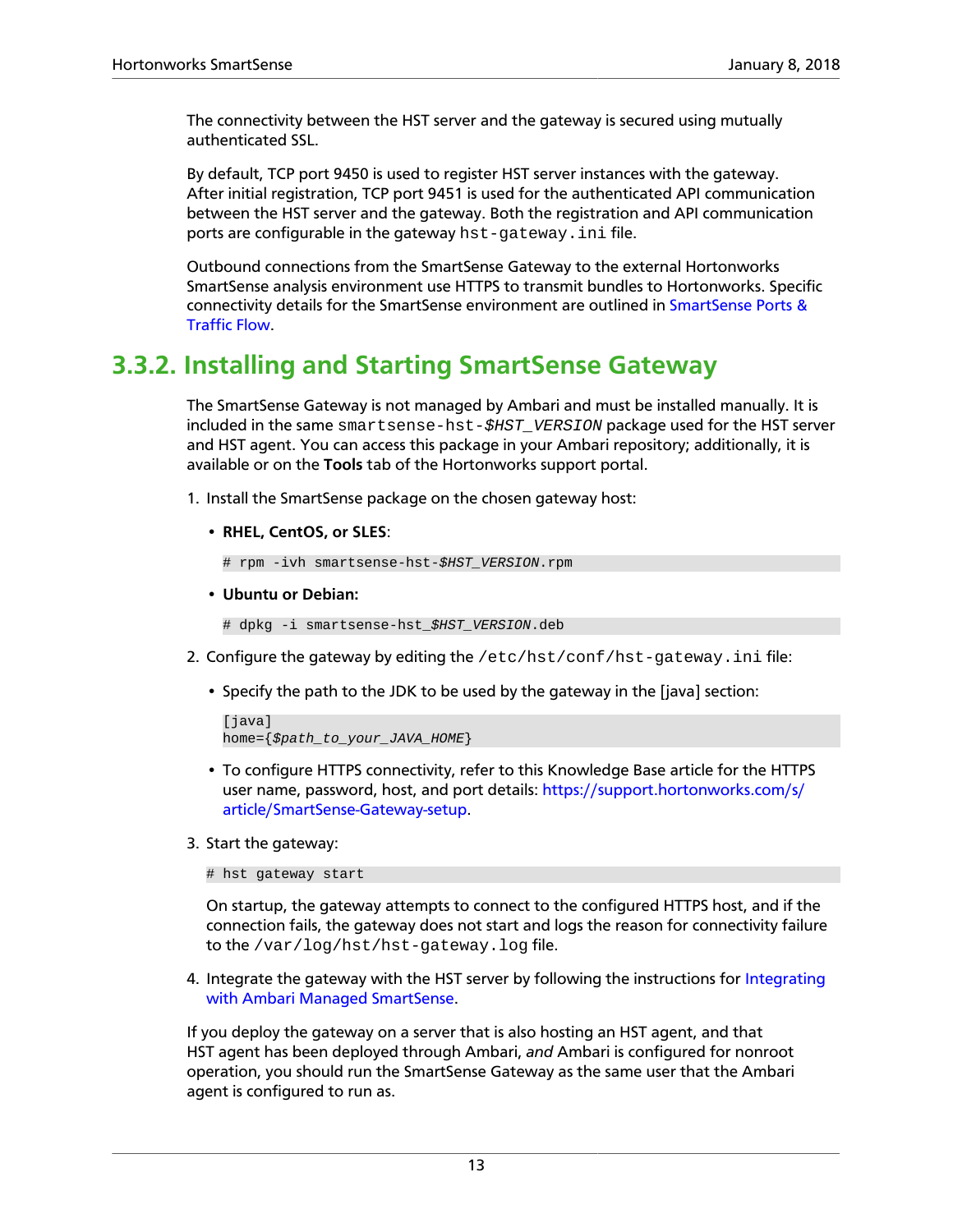Additionally in this specific scenario, you must modify the following permissions using the commands below. In this example "ambari" is the user the Ambari agent has been configured to run as:

```
chown -R ambari:hadoop /var/lib/smartsense/hst-gateway
chown -R ambari:hadoop /var/log/hst
chown -R ambari:hadoop /var/run/hst
```
### <span id="page-16-0"></span>**3.3.3. Integrating Gateway with Ambari-Managed SmartSense**

Since SmartSense Gateway is embedded, there is no need to preform these additional configuration steps to integrate the gateway.

You only need to perform them if your gateway server is not embedded (i.e. explicitly installed on some host other than HST Server).

In such a case, you need to specify the gateway host in the **Gateway** configuration tab in Ambari 2.4.x or later, by providing the fully qualified domain name of the host running the gateway.

| Ambari 2.4+                       | Note                                                               |
|-----------------------------------|--------------------------------------------------------------------|
| <b>Configuration Tab: Gateway</b> | The fully qualified domain name of the host running the<br>gateway |
| <b>Property: Gateway host</b>     |                                                                    |

When enabled, the gateway automatically uploads completed bundles to Hortonworks when a capture is completed.

# <span id="page-16-1"></span>**3.4. Enabling Flex Support Subscription**

If you would like to use an existing [Hortonworks Flex Support Subscription](https://hortonworks.com/services/support/flex/) for your cluster, you can enable it during [SmartSense service installation](#page-11-1) or later by using the following steps.

- 1. From the Ambari web UI, select the **SmartSense** service.
- 2. Select **Configs**>**Basic**.
- 3. Click the toggle button next to **Enable Flex Subscription** to enable Flex Subscription.
- 4. Enter your **Flex Subscription ID**, for example, "FLEX-01234567889".
- 5. Click the **Save** button to save the configuration changes.
- 6. Enter a description for the configuration change and click **Save**.
- 7. Click **OK** to confirm.
- 8. Click **Restart**>**Restart All Affected** to restart SmartSense service.

After performing these steps, your flex subscription is enabled for the cluster.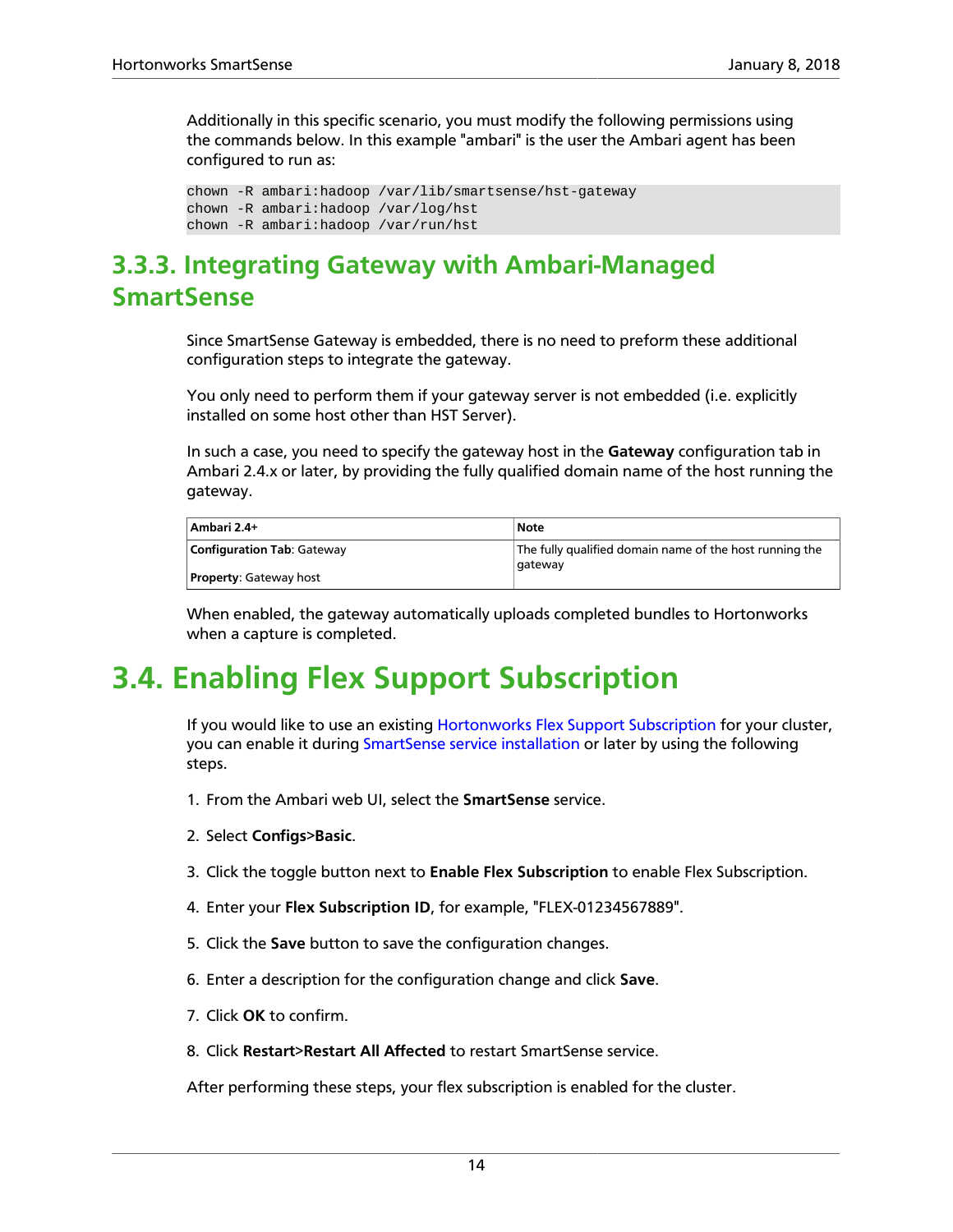# <span id="page-17-0"></span>**4. SmartSense Uninstallation**

Use these instructions to uninstall SmartSense Gateway.

# <span id="page-17-1"></span>**4.1. Uninstalling SmartSense Gateway**

To remove the SmartSense Gateway, follow these steps:

1. Ensure that the SmartSense Gateway is stopped:

# hst gateway stop

- 2. Remove the smartsense-hst package:
	- **RHEL, CentOS, r SLES:**

# rpm -e smartsense-hst

• **Ubuntu or Debian:**

# dpkg -r smartsense-hst

3. Remove logs produced by the gateway:

# rm /var/log/hst/hst-gateway.\*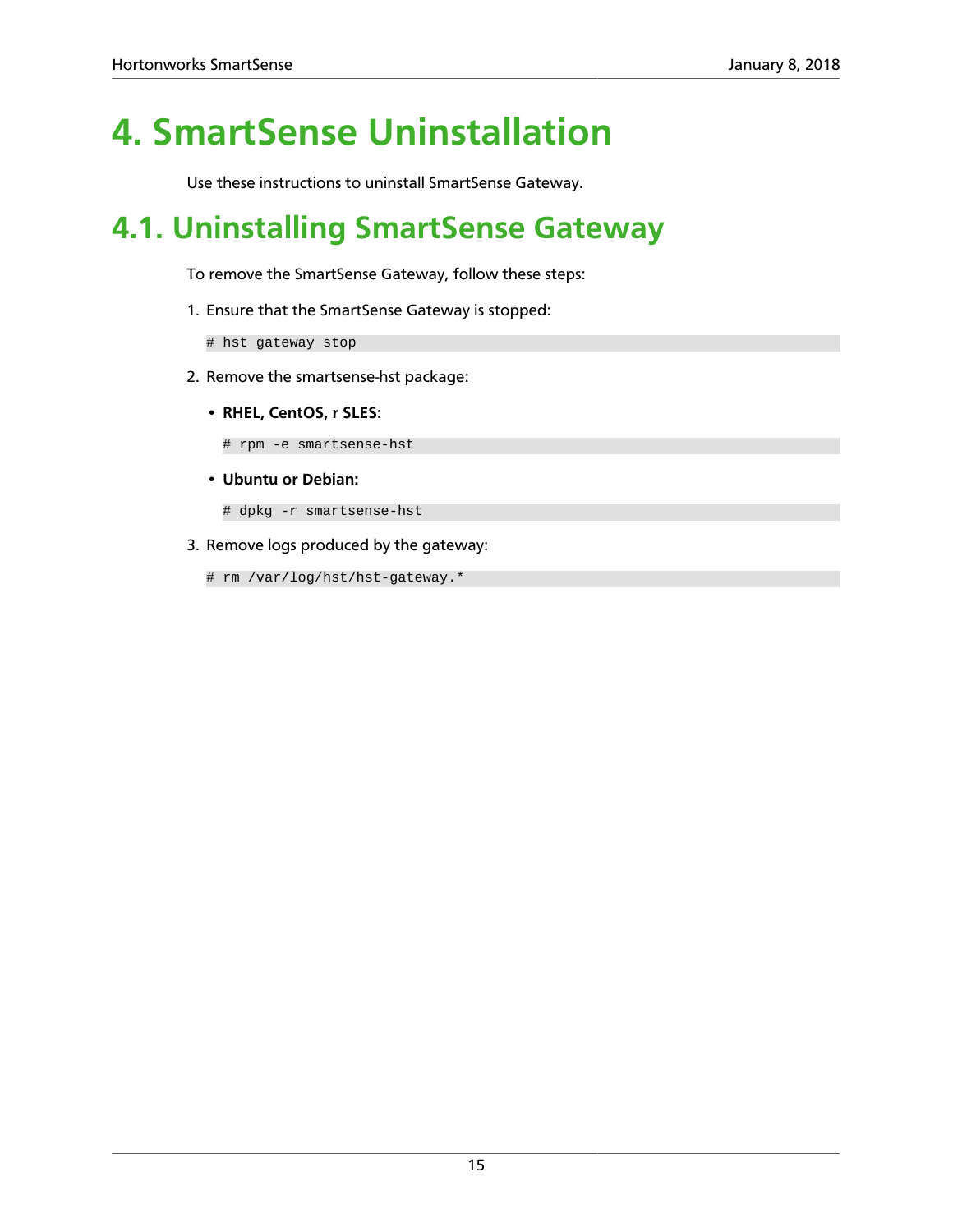# <span id="page-18-0"></span>**5. SmartSense Upgrade Scenarios**

Depending on your current and target SmartSense versions, you can upgrade SmartSense in place (without uninstallation), or you can uninstall your current version and replace it with new SmartSense.

| <b>Current SmartSense Version</b> | <b>Target SmartSense Version</b> | <b>Upgrade Path</b>            |
|-----------------------------------|----------------------------------|--------------------------------|
| 1.0                               | 1.4.x - Ambari Managed           | Uninstall, Install with Ambari |
| 1.1 - Ambari Managed              | 1.4.x - Ambari Managed           | In-Place Upgrade               |
| 1.2.x - Ambari Managed            | 1.4.x - Ambari Managed           | In-Place Upgrade               |
| 1.3.x - Ambari Managed            | 1.4.x - Ambari Managed           | In-Place Upgrade               |
| 1.4.x - Ambari Managed            | 1.4.x - Ambari Managed           | <b>In-Place Upgrade</b>        |

# <span id="page-18-1"></span>**5.1. In-Place Upgrade**

Your in-place upgrade method depends on whether you are working in an Ambari environment and, if so, what version of Ambari you are currently using:

- [In-Place Upgrade with Ambari 2.5 or Newer \[16\]](#page-18-2)
- [In-Place Upgrade with Ambari 2.4 \[18\]](#page-20-0)

### <span id="page-18-2"></span>**5.1.1. In-Place Upgrade with Ambari 2.5 or Newer**

You can upgrade to SmartSense 1.4.x without uninstalling SmartSense:

- 1. Log in to Ambari web UI and stop the SmartSense service.
- 2. Upgrade binaries on the HST server and all HST agents on *every node* in the cluster, assuming that the Ambari repository is configured on all nodes in the cluster:
	- RHEL or CentOS

yum clean all yum info smartsense-hst

In the info output, visually validate that there is an available version containing "1.4.x":

yum upgrade smartsense-hst

• SLES

```
zypper clean
zypper info smartsense-hst
```
In the info output, visually validate that there is an available version containing "1.4.x":

zypper up smartsense-hst

• Ubuntu or Debian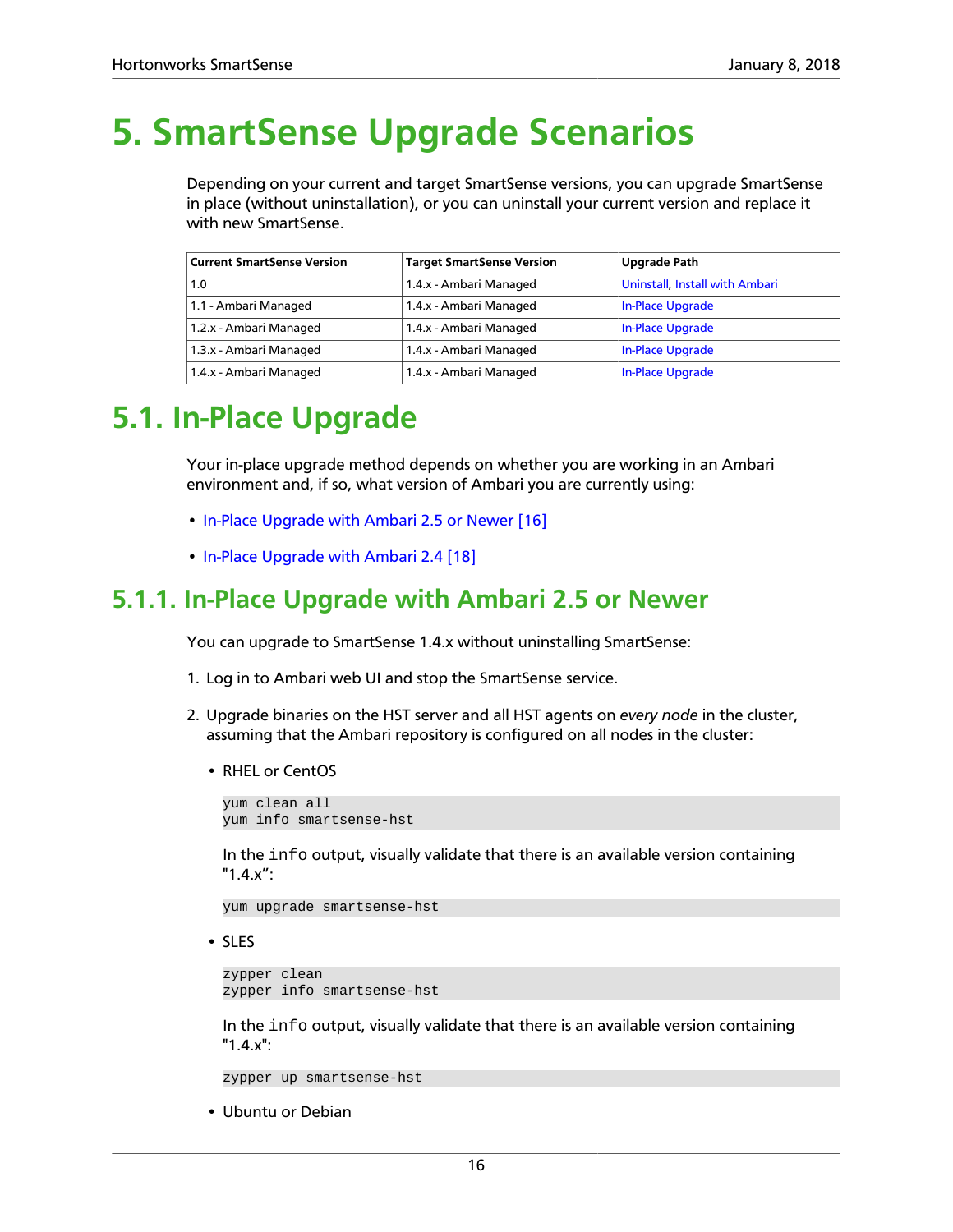```
apt-get clean all
apt-get update
apt-cache show smartsense-hst | grep Version
```
In the info output, visually validate that there is an available version containing "1.4.x":

```
apt-get install smartsense-hst
```
3. Upgrade Ambari service and Ambari view by running the **hst upgrade-ambari-service** command as the root user from the machine running the Ambari server. You can run the command in the interactive or non-interactive mode:

#### **Interactive mode example:**

```
# hst upgrade-ambari-service
Please enter Ambari Server hostname (ambari-server.hortonworks.local):
Please enter Ambari Server port (8080):
Please enter Ambari admin user id (admin):
Please enter password for admin:
Un-installing old view ...
Installing new view ...
Removing deprecated alerts ...
Updating SmartSense configurations in Ambari ...
SmartSense service upgrade completed!
NOTE: It is required to restart Ambari Server for changes to reflect. Please
```
#### **Non-interactive mode example:**

restart ambari using 'ambari-server restart'

```
# hst upgrade-ambari-service -u admin -p 8080 -H ambari-server.hortonworks.
local -P MySecurePassword123
Un-installing old view ...
Installing new view ...
Removing deprecated alerts ...
Updating SmartSense configurations in Ambari ...
SmartSense service upgrade completed!
NOTE: It is required to restart Ambari Server for changes to reflect. Please
 restart ambari using 'ambari-server restart'
```
4. Restart the Ambari server:

# ambari-server restart

- 5. After the packages are upgraded and the HST upgrade is complete, log in to Ambari web UI and start all SmartSense services.
- 6. **Skip this step if your current version is 1.3 or higher**: Since SmartSense 1.3.0 introduced two new components, Activity Analyzer and Activity Explorer, you need to add these components to Ambari. To do this:
	- a. In Ambari web UI, click on **Hosts** and then navigate to the host on which you want to install the components.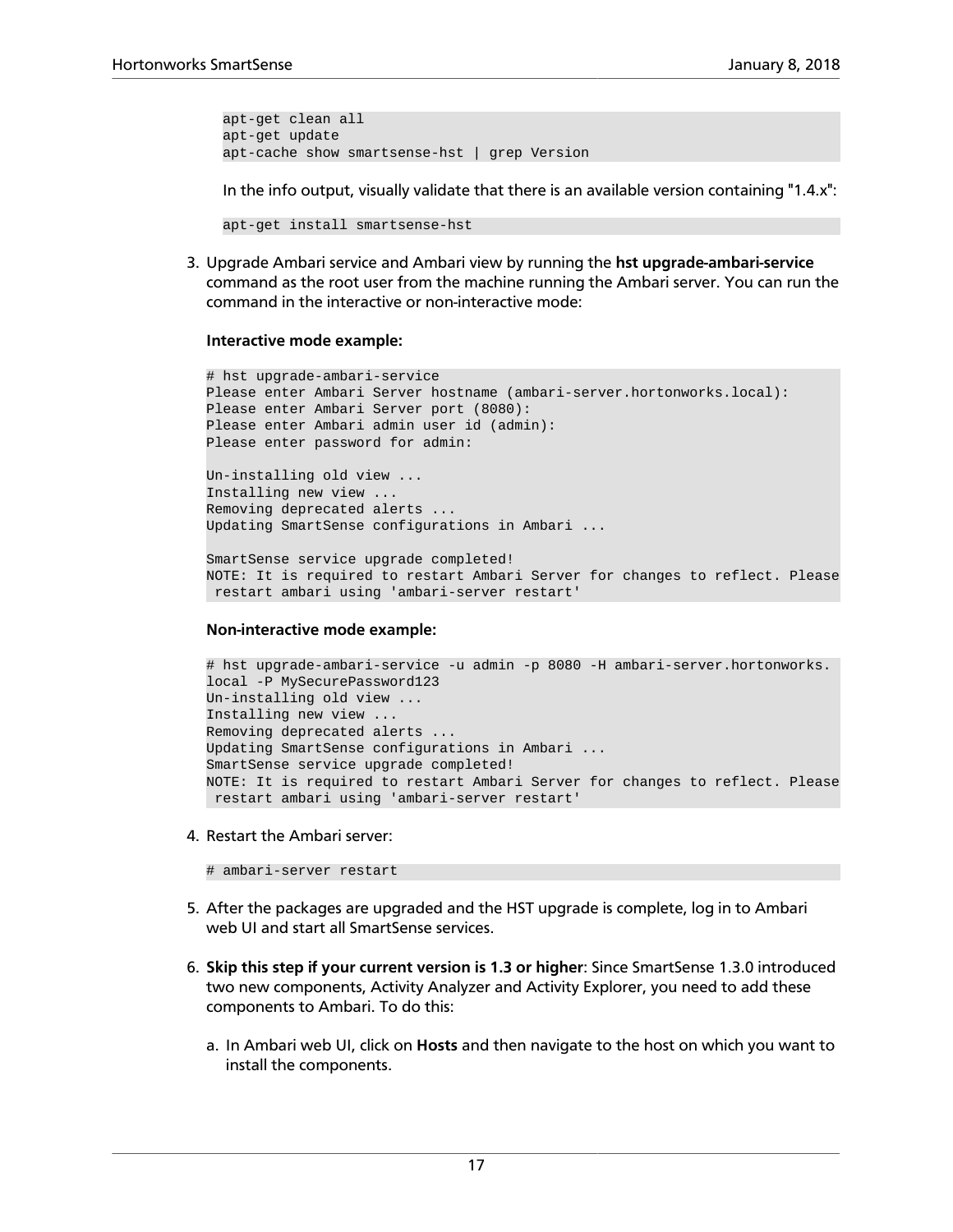

#### **Note**

Refer to the [Activity Analyzer Placement](https://docs.hortonworks.com/HDPDocuments/SS1/SmartSense-1.4.4/bk_installation/content/activity_analyzer_placement.html) section for advice on which hosts to choose when placing the Activity Analyzer.

- b. Click on **Add** and add Activity Analyzer and then Activity Explorer component.
- c. Start Activity Analyzer and Activity Explorer components by selecting **Start** next to the component name.
- 7. Ensure that all components are upgraded by triggering a SmartSense analysis capture, and ensure that the capture finishes successfully.
- 8. If you have HST Gateway installed, you need to also upgrade your HST Gateway:
	- If the HST Gateway is installed on the same node as HST Server or HST Agent, then the HST Gateway will get upgraded along with them.
	- If the HST Gateway is a standalone node outside of the cluster, perform upgrade steps described in [Upgrading SmartSense Gateway.](#page-22-0)

### <span id="page-20-0"></span>**5.1.2. In-Place Upgrade with Ambari 2.4**

When using SmartSense 1.1 or 1.2, you can upgrade to SmartSense 1.4.x without uninstalling SmartSense:

- 1. Download the SmartSense 1.4.x binaries from the **Tools** tab of the Hortonworks support portal ([https://support.hortonworks.com\)](https://support.hortonworks.com/).
- 2. Log in to Ambari web UI and stop the SmartSense service.
- 3. The SmartSense 1.4.x binaries need to be manually copied to *every node* in the cluster.
- 4. Once the binaries have been manually copied, they need to be used to upgrade the HST server and HST agents on *every node* in the cluster. To do so, follow the steps below:
	- RHEL, CentOS, or SLES

rpm -Uvh smartsense-hst-HST\_VERSION.rpm

• Ubuntu or Debian

```
dpkg -i smartsense-hst-HST_VERSION.deb
```
5. Upgrade Ambari service and Ambari view by running the **hst upgrade-ambari-service** command as the root user from the machine running the Ambari server. You can run the command in the interactive or non-interactive mode:

**Interactive mode example:**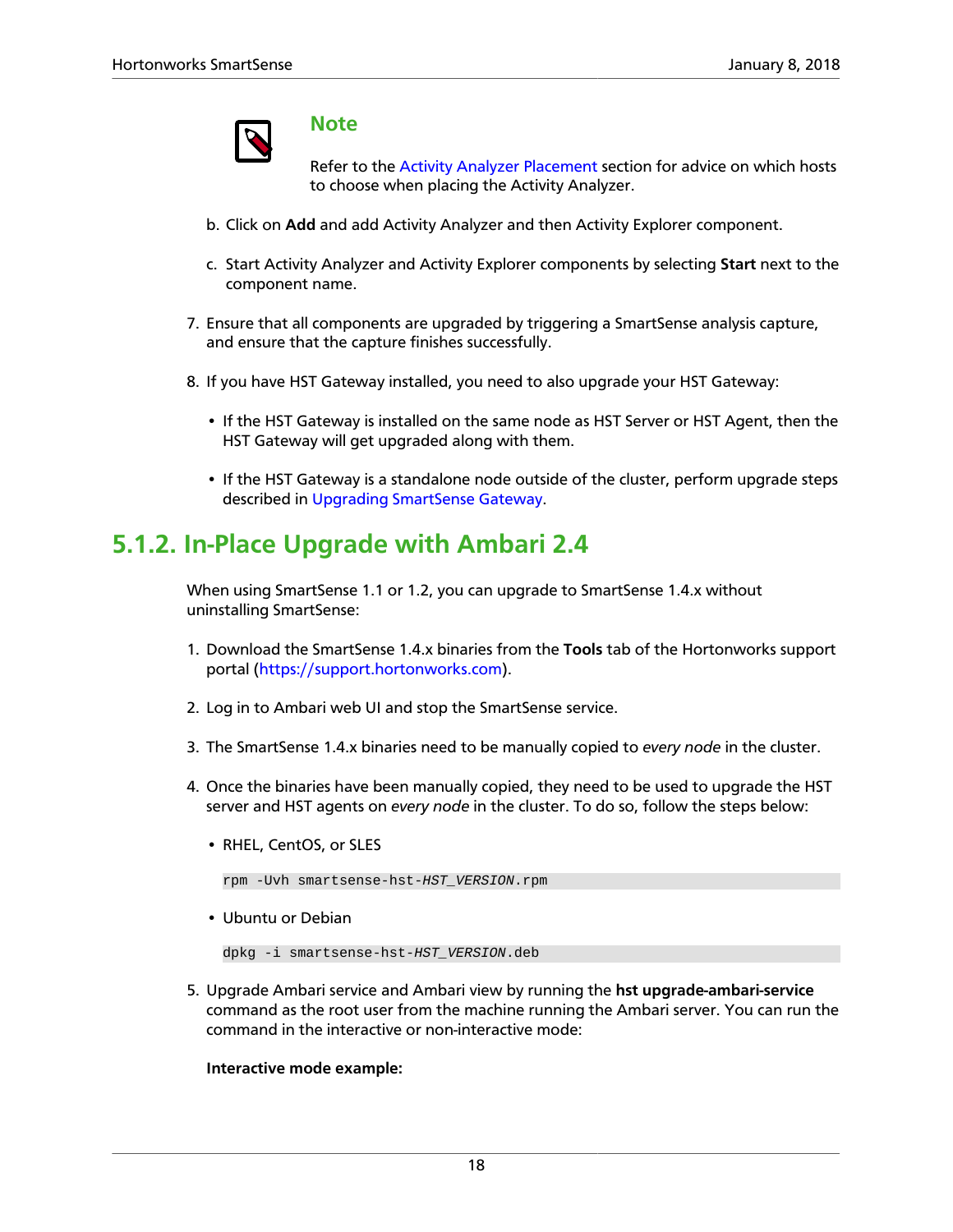```
# hst upgrade-ambari-service
Please enter Ambari Server hostname (ambari-server.hortonworks.local):
Please enter Ambari Server port (8080):
Please enter Ambari admin user id (admin):
Please enter password for admin:
Un-installing old view ...
Installing new view ...
Removing deprecated alerts ...
Updating SmartSense configurations in Ambari ...
```
SmartSense service upgrade completed! NOTE: It is required to restart Ambari Server for changes to reflect. Please restart ambari using 'ambari-server restart'

#### **Non-interactive mode example:**

```
# hst upgrade-ambari-service -u admin -p 8080 -H ambari-server.hortonworks.
local -P MySecurePassword123
Un-installing old view ...
Installing new view ...
Removing deprecated alerts ...
Updating SmartSense configurations in Ambari ...
SmartSense service upgrade completed!
NOTE: It is required to restart Ambari Server for changes to reflect. Please
 restart ambari using 'ambari-server restart'
```
6. Restart the Ambari server:

# ambari-server restart

- 7. After the packages are upgraded and the Ambari Service upgrade is complete, log in to Ambari web UI and start SmartSense service.
- 8. **Skip this step if your current version is 1.3 or higher**: Since SmartSense 1.3.0 introduced two new components, Activity Analyzer and Activity Explorer, you need to add these components to Ambari. To do this:
	- a. In Ambari web UI, click on **Hosts** and then navigate to the host on which you want to install the components.



#### **Note**

Refer to the [Activity Analyzer Placement](https://docs.hortonworks.com/HDPDocuments/SS1/SmartSense-1.4.4/bk_installation/content/activity_analyzer_placement.html) section for advice on which hosts to choose when placing the Activity Analyzer.

- b. Click on **Add** and add Activity Analyzer and then Activity Explorer component.
- c. Start Activity Analyzer and Activity Explorer components by selecting **Start** next to the component name.
- 9. Ensure that all components are upgraded by triggering a SmartSense analysis capture, and ensure that the capture finishes successfully.

10.If you have HST Gateway installed, upgrade your HST Gateway: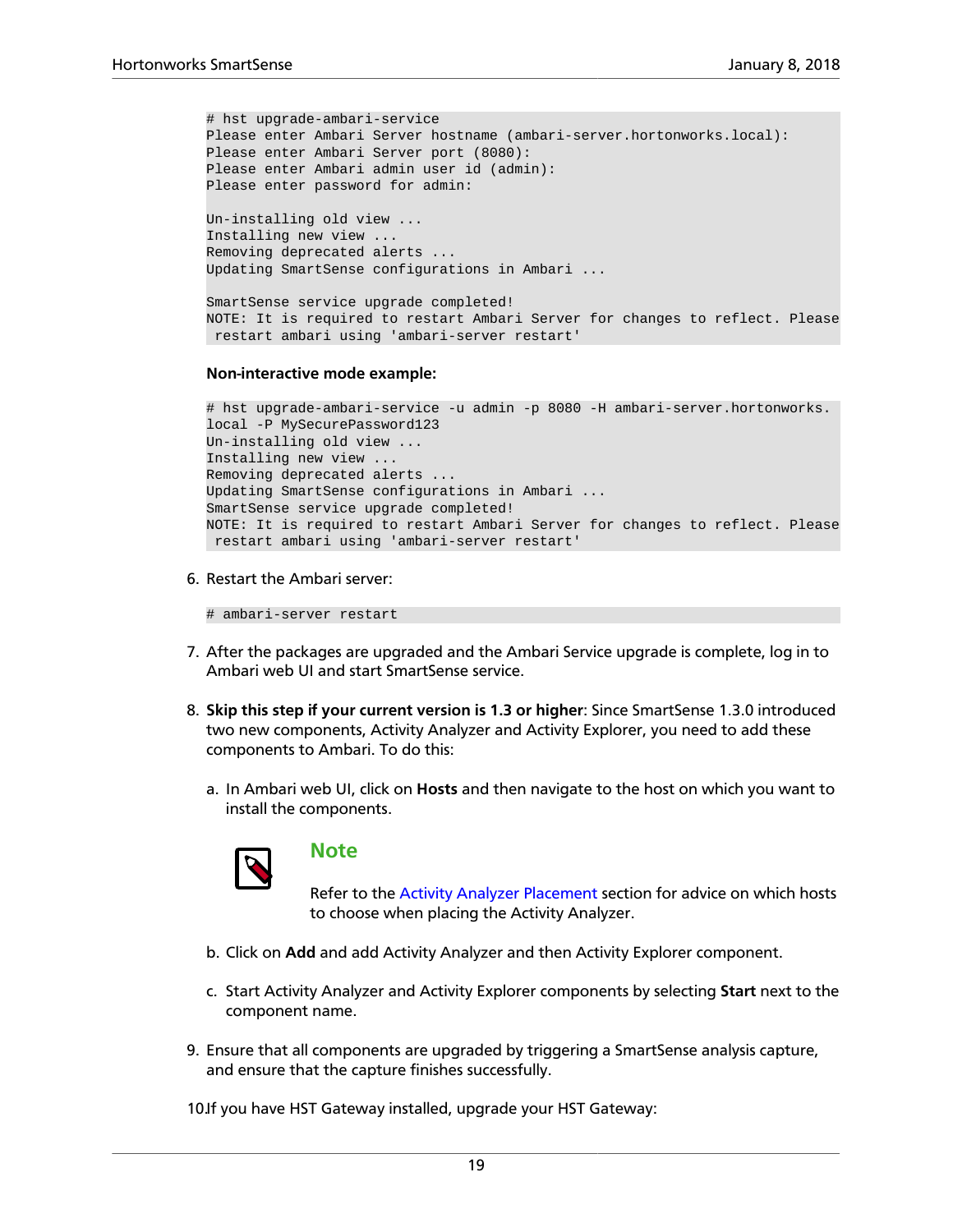- If the HST Gateway is installed on the same node as HST Server or HST Agent, then the HST Gateway will get upgraded along with them. This is true for Ambari managed and non-Ambari managed nodes.
- If the HST Gateway is a standalone node, perform upgrade steps described in [Upgrading SmartSense Gateway](#page-22-0).

### <span id="page-22-0"></span>**5.1.3. Upgrading SmartSense Gateway**

To upgrade a standalone instance of SmartSense Gateway, perform the following upgrade steps:



#### **Note**

If you are running an SFTP-based gateway and SmartSense version 1.3.0 or newer, we recommend that you upgrade to HTTPS-based gateway. For instructions, refer to [Upgrading to HTTPS Gateway](#page-22-1).

If you are using SmartSense versions earlier than 1.3.0 with a SmartSense 1.4.x Gateway, in order to retain backwards compatibility with the older SmartSense versions using the gateway, ensure that only SFTP is used as the **smartsense.upload.provider.type** in the gateway configuration.

1. On the host running the HST Gateway, stop the hst-gateway process:

hst gateway stop

- 2. Upgrade binaries on that node:
	- RHEL, CentOS, or SLES

rpm -Uvh smartsense-hst-\$HST\_VERSION.x86\_64.rpm

• Ubuntu or Debian

dpkg -i smartsense-hst-\$HST\_VERSION.deb

3. Start the hst-gateway process:

hst gateway start

### <span id="page-22-1"></span>**5.1.4. Upgrading to HTTPS Gateway**

If you are running an SFTP-based gateway and SmartSense version 1.3.0 or newer, we recommend that you upgrade to HTTPS-based gateway.

You can do this by setting the property **smartsense.upload.provider.type** to HTTPS in gateway configuration and refer to this Knowledge Base article for the HTTPS user name, password, host, and port details: [https://support.hortonworks.com/s/article/SmartSense-](https://support.hortonworks.com/s/article/SmartSense-Gateway-setup)[Gateway-setup.](https://support.hortonworks.com/s/article/SmartSense-Gateway-setup)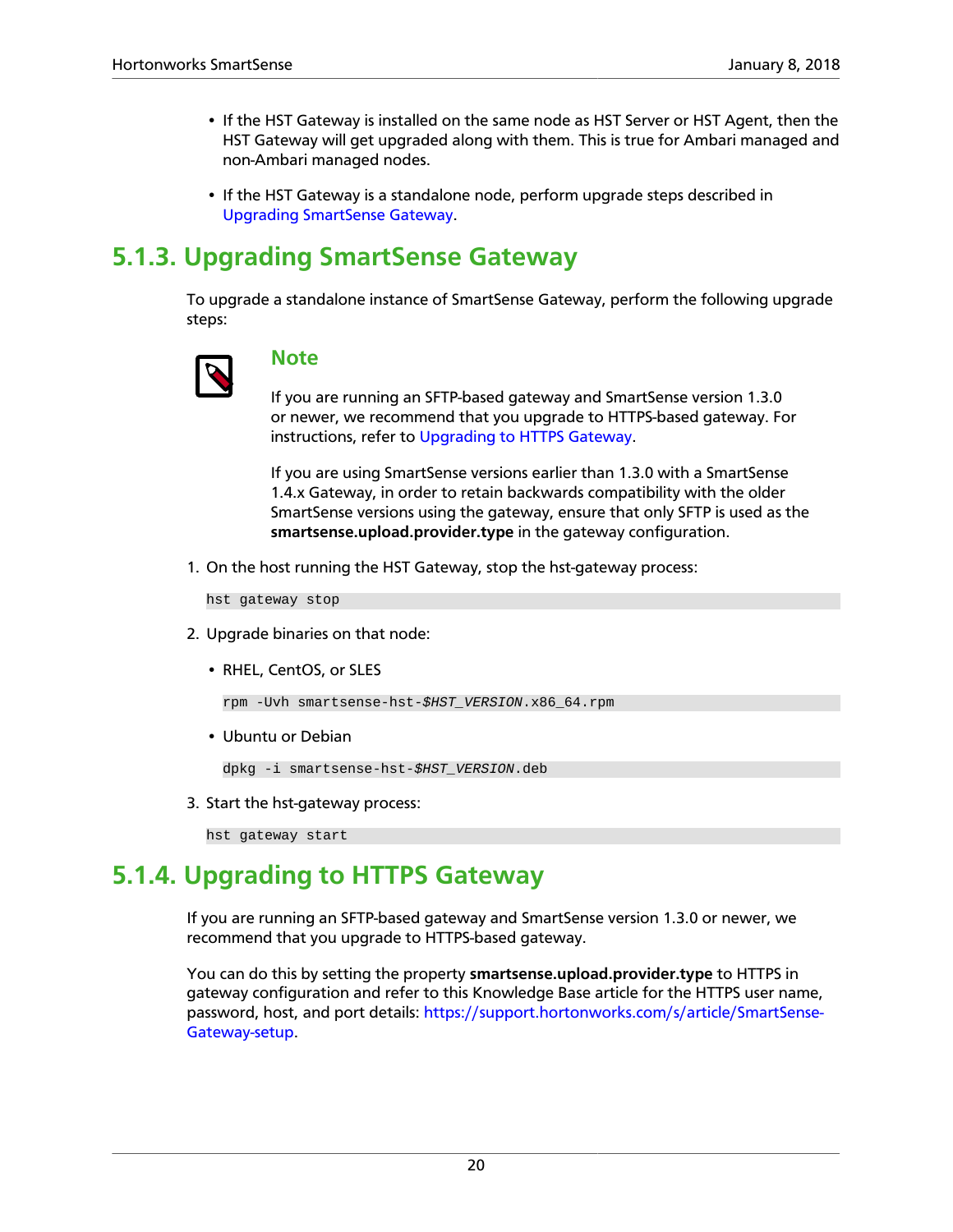# <span id="page-23-0"></span>**6. SmartSense Ports and Traffic Flow**

When deploying SmartSense in an enterprise environment, you must carefully plan your network architecture. SmartSense functionality relies on how multiple internal clusters create bundles and then send them through a central SmartSense Gateway to the hosted Hortonworks environment for analysis or to Hortonworks Support to troubleshoot support cases.

The following graphic illustrates how data traffic flows along various communication channels between cluster nodes and SmartSense ports:



The communication channels illustrated here are described in the following sections:

- [User Interface or Ambari View to HST Server \[21\]](#page-23-1)
- [HST Agent to HST Server \[21\]](#page-23-2)
- [HST Server to SmartSense Gateway \[22\]](#page-24-0)
- [SmartSense Gateway to Hortonworks \[22\]](#page-24-1)

# <span id="page-23-1"></span>**6.1. User Interface or Ambari View to HST Server**

When using SmartSense without Ambari, users access the web UI directly, whereas when using Ambari, they use Ambari View to communicate with the server.

| Source Component                                | <b>Destination Component</b> | <b>Destination Port</b> | <b>Purpose</b>       |
|-------------------------------------------------|------------------------------|-------------------------|----------------------|
| User interface or Ambari<br>View                | <b>HST</b> server            | tcp/9000                | Web UI communication |
| Zeppelin Activity Explorer UI   Zeppelin server |                              | tcp/9060                | Web UI communication |

# <span id="page-23-2"></span>**6.2. HST Agent to HST Server**

All communication between the HST server and HST agents is initiated by the agent, using the following ports: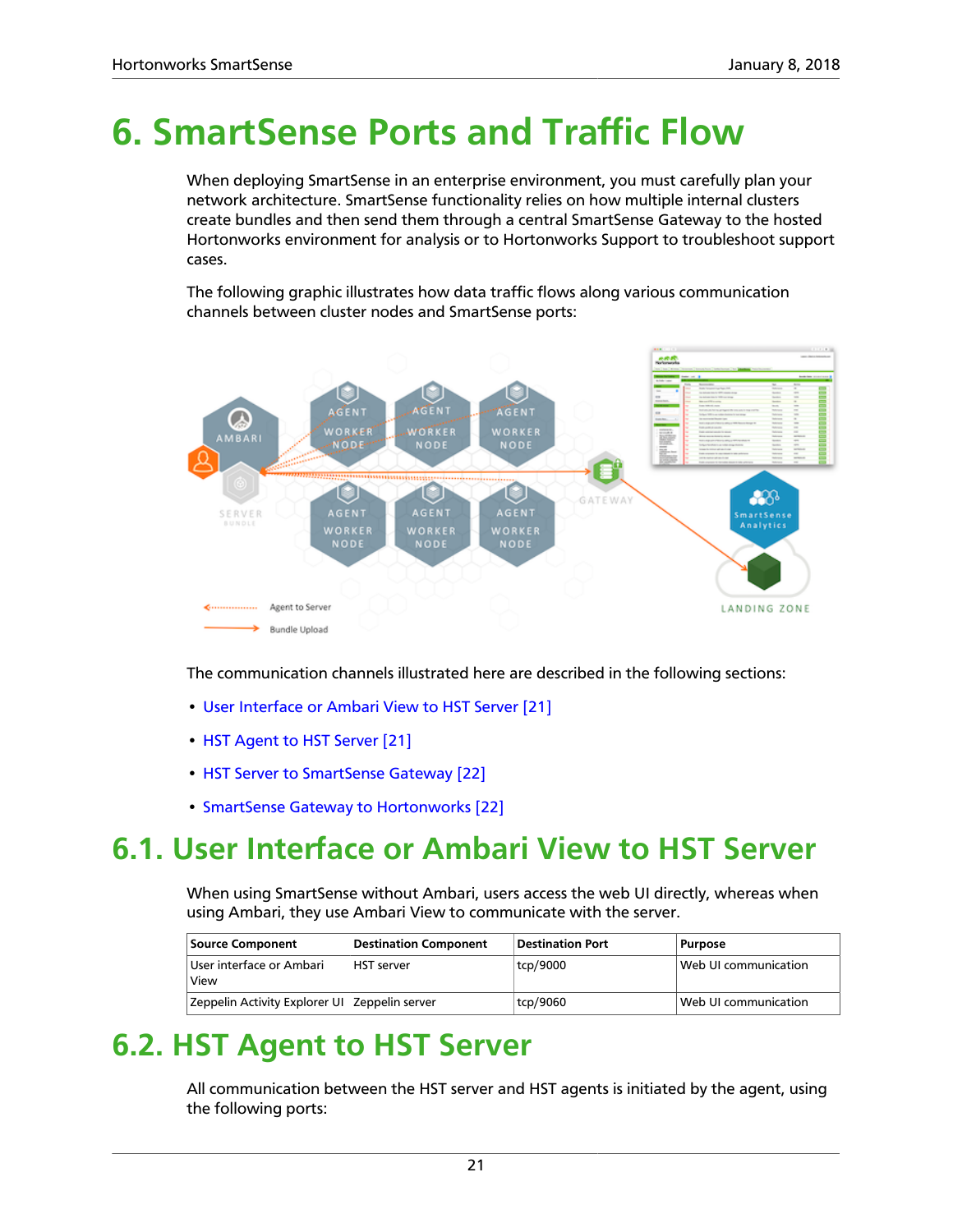| <b>Source Component</b> | <b>Destination</b><br>Component | <b>Destination Port</b> | <b>Transport Security</b> | <b>Purpose</b>                |
|-------------------------|---------------------------------|-------------------------|---------------------------|-------------------------------|
| <b>HST Agent</b>        | <b>HST Server</b>               | tcp/9440                | One-way SSL               | Agent registration            |
| <b>HST Agent</b>        | <b>HST Server</b>               | tcp/9441                | 'Two-way SSL              | Anonymized bundle<br>transfer |

HST agents register themselves with the HST server, and when invoked to capture data, use the same port to securely transmit captured data back to the HST server.

### <span id="page-24-0"></span>**6.3. HST Server to SmartSense Gateway**

All communication between the HST server and the SmartSense Gateway is initiated by the server, using the following ports:

| <b>Source Component</b> | <b>Destination</b><br>Component | <b>Destination Port</b> | Transport Security | <b>Purpose</b>                    |
|-------------------------|---------------------------------|-------------------------|--------------------|-----------------------------------|
| . HST Server            | SmartSense Gateway              | tcp/9450                | One-way SSL        | <b>HST</b> server<br>Registration |
| <b>HST Server</b>       | SmartSense Gateway              | tcp/9451                | Two-way SSL        | Encrypted bundle<br>transfer      |

HST servers register themselves with the SmartSense Gateway using the two-way SSL registration port (tcp/9451), and when bundle capture is complete, this port is used to securely stream the bundle file to the SmartSense Gateway.

### <span id="page-24-1"></span>**6.4. SmartSense Gateway to Hortonworks**

Hortonworks does not initiate communications to the SmartSense Gateway, all communication is initiated by the SmartSense Gateway to Hortonworks. For this interaction, the following ports are used:



#### **Note**

Using an SFTP-based gateway is deprecated, effective end of April 2018. If you are using SFTP-based gateway you should [Upgrade to HTTPS-based gateway](https://docs.hortonworks.com/HDPDocuments/SS1/SmartSense-1.4.4/bk_installation/content/gateway_https_update.html).

| <b>Source Component</b> | Destination Component | Destination Port | <b>Purpose</b>      |
|-------------------------|-----------------------|------------------|---------------------|
| Gateway                 | <b>Hortonworks</b>    | tcp/2222         | SFTP (Deprecated)   |
| Gateway                 | <b>Hortonworks</b>    | tcp/443          | HTTPS bundle upload |

As bundles are captured, the HST server uses the two-way SSL communication channel to securely stream the bundle file to the SmartSense Gateway. After this process starts, the SmartSense Gateway opens up a secure connection to Hortonworks, using the SFTP port to upload the bundle.

You have two options when configuring the communication between the SmartSense Gateway and Hortonworks:

• Allow firewall access from the Gateway to a CNAME using port 2222 or 443.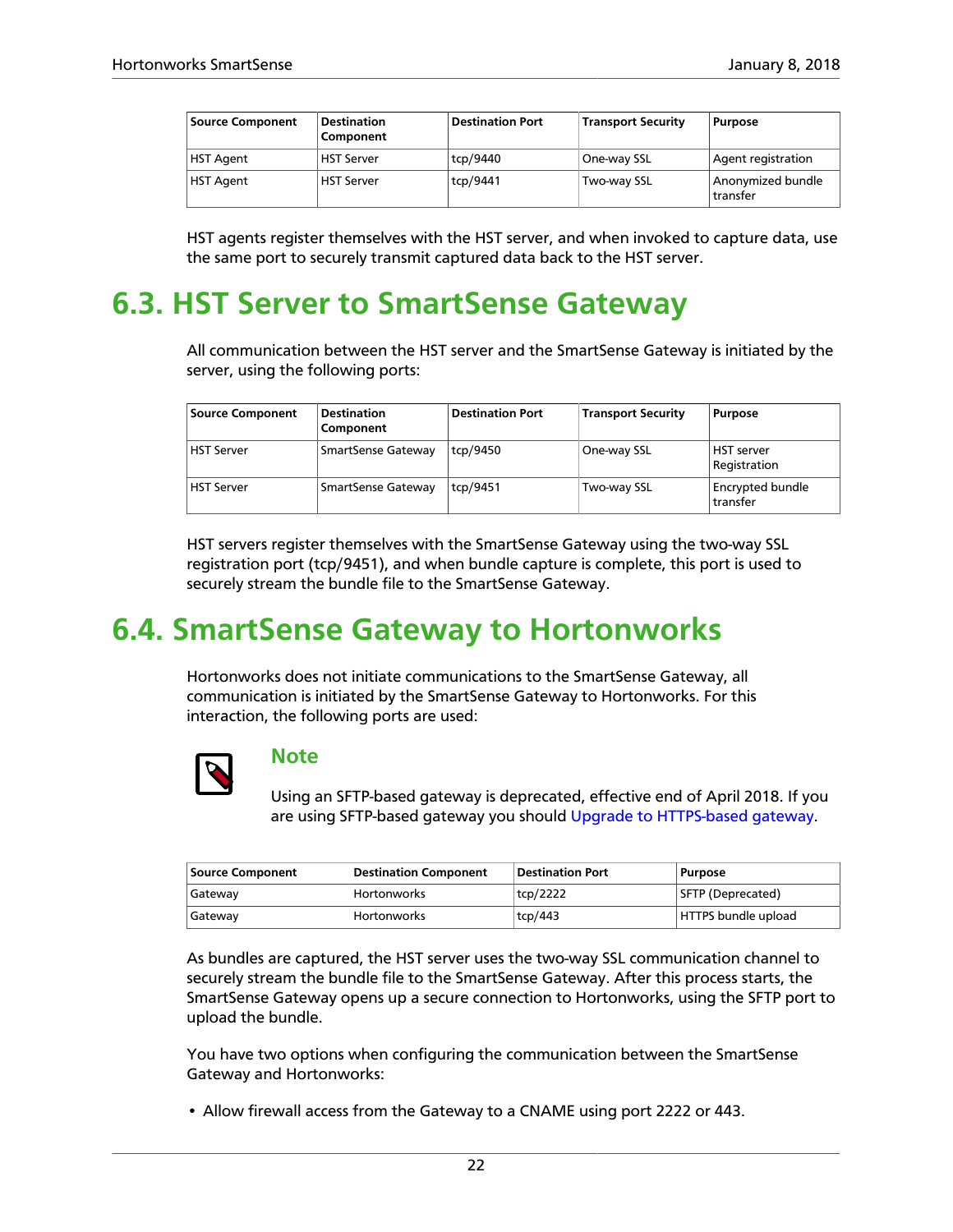The Hortonworks SFTP and HTTPS servers utilize Elastic Load Balancing from Amazon Web Services. The CNAME is recommended as the number of instances, and IPs of instances used by the load balancer are fluid. Using the CNAME provides the greatest availability.

• Allow firewall access from the Gateway to a pair of static IPs using port 2222 or 443.

These IPs do not change, and they use "round-robin" DNS for load balancing. This is the least preferred option, because instance availability is not quickly updated in DNS.

For Details about setting up the SmartSense gateway see our [SmartSense gateway setup](https://support.hortonworks.com/s/article/SmartSense-Gateway-setup) Knowledge Base article, to get the specific details on the static IP addresses used with SmartSense, see our **SmartSense Static IPs** Knowledge Base article. To view both of these articles, you need a valid Hortonworks support account.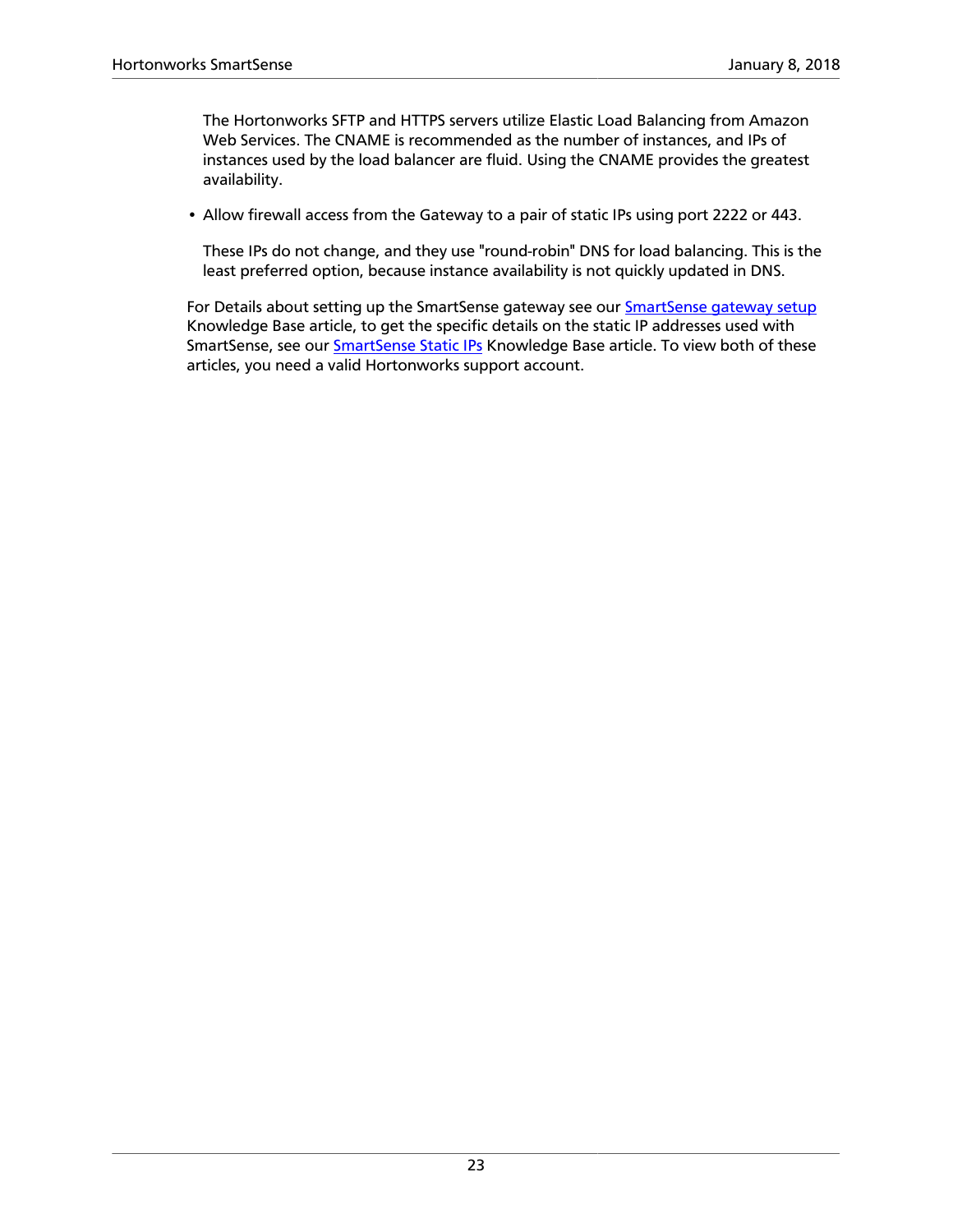# <span id="page-26-0"></span>**7. SmartSense Installation Troubleshooting**

This section includes steps for troubleshooting issues that you might encounter during SmartSense installation.

# <span id="page-26-1"></span>**7.1. SmartSense SSL Troubleshooting**

SmartSense components use SSL for protecting communications between the HST server and agents, and between the HST server and SmartSense Gateway. If installation issues arise, you can reset these SSL certificates.

#### **HST Server**

1. To reset the HST server SSL certificate database, which forces all HST agents to regenerate their certificates, use the **hst reset** command:

```
# hst reset
Resetting SmartSense Server will remove server and all registered agent
 certificates and reset the certificate database. Do you want to continue? [y/
n] (default: n): y
SmartSense Server is currently running and needs to be stopped in order to
 reset. Do you want to stop the SmartSense Server? [y/n] (default: n): y
SmartSense Server stopped
SmartSense Server reset completed.
Do you want to restart SmartSense Server? [y/n] (default: y): y
Server PID at: /var/run/hst/hst-server.pid
Server out at: /var/log/hst/hst-server.out
Server log at: /var/log/hst/hst-serer.log
Waiting for server start . . . . . . .
```
2. Next, you must *manually* reset each individual HST agent after running this command. For instructions on how to reset the agents, see the following **HST Agent** section.

#### **HST Agent**

Perform these steps in the following cases:

- An individual agent is having issues related to SSL when communicating with the HST server.
- You have just reset the HST server SSL certificate database (see the **HST Server** section above). In this case, you must perform these steps on each individual HST agent.

1. Use the **hst reset-agent** command to remove all certificates registered with the HST server for the specific agent.

2. Next, run **hst setup-agent -q** to register the agent with the server and download new certificates.

```
# hst reset-agent
Resetting SmartSense Agent will remove all certificates registered with
 SmartSense server. Do you want to continue? [y/n] (default: n): y
SmartSense Agent reset completed.
# hst setup-agent -q
```